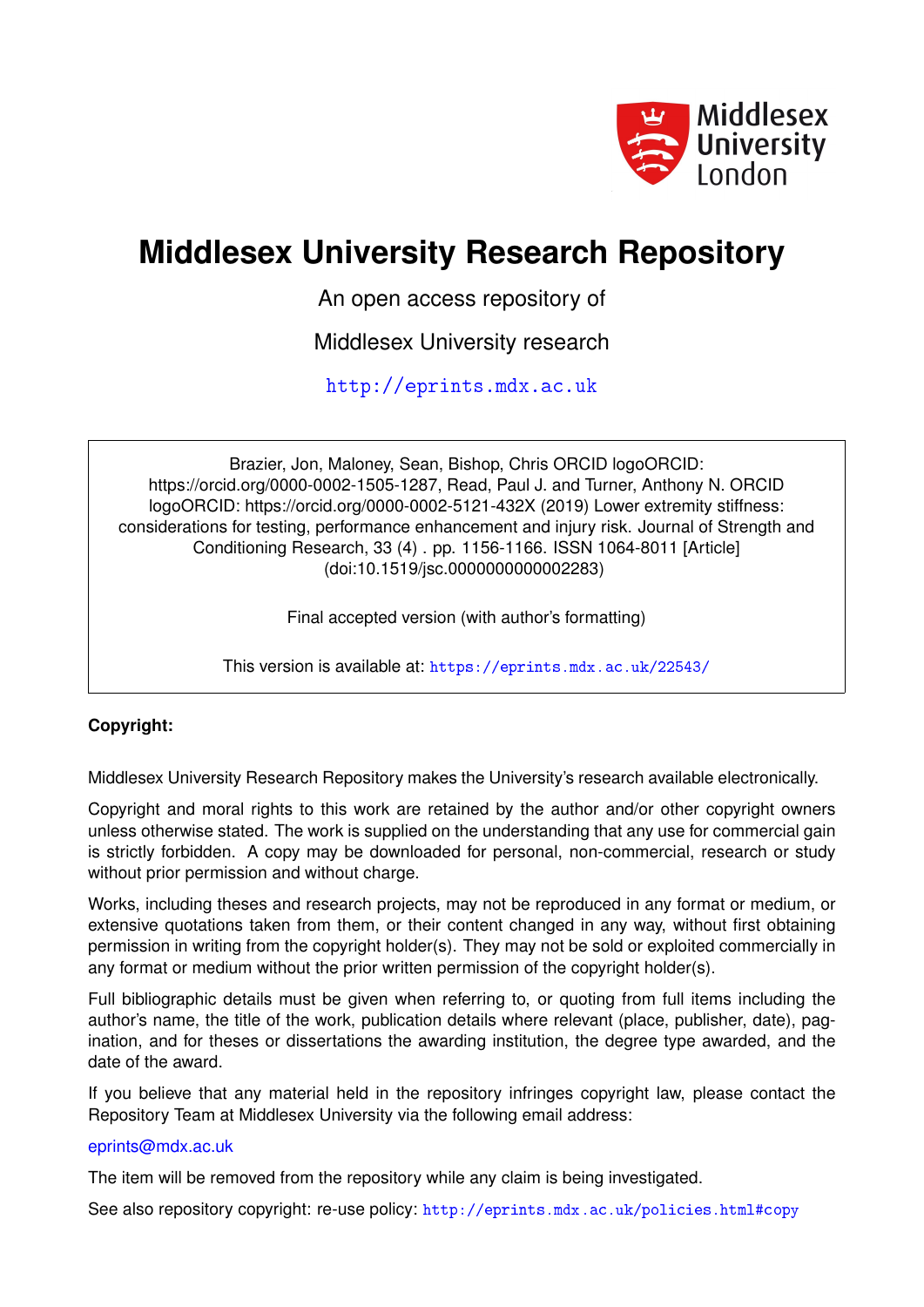# Lower Extremity Stiffness: Considerations for Testing, Performance Enhancement and Injury Risk

## **AUTHORS:**

By Jon Brazier, MSc, PGCE, ASCC,<sup>1</sup> Sean Maloney, PhD, MSc, ASCC, CSCS,<sup>2</sup> Chris Bishop, MSc, ASCC,<sup>3</sup> Paul J. Read, PhD, MSc, ASCC, CSCS,<sup>4</sup> and Anthony N. Turner, PhD, MSc, PGCE, ASCC, CSCS\*D<sup>3</sup>

## **AFFILIATIONS:**

<sup>1</sup>Centre of Applied Science, City and Islington College, London, United Kingdom; <sup>2</sup>Department of Sport Science and Physical Activity, University of Bedfordshire. <sup>3</sup>London Sport Institute, Middlesex University, London, United Kingdom; <sup>4</sup>Research Department, Aspetar Sports Medicine Hospital, Doha, Qatar.

## **CORRESPONDENCE:**

Author: Jon Brazier Address: City and Islington College, Centre of Applied Science, 311-321 Goswell Road, London, England, EC1V 7DD Telephone number: +442075207351 Email: Jonnybrazier@hotmail.com

Conflicts of Interest and Source of Funding: None declared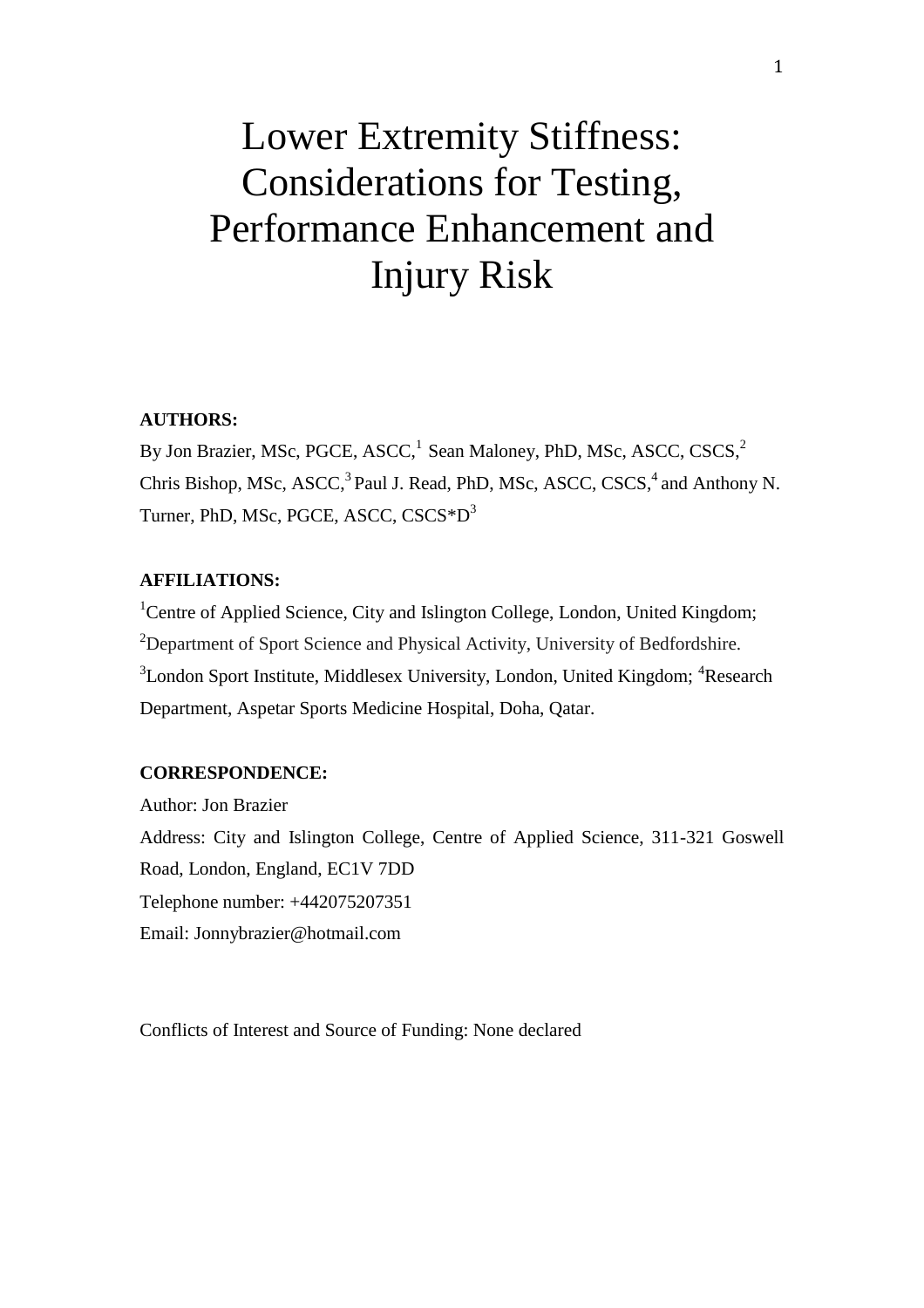#### **Abstract**

Force-deformation characteristics of the lower limb have been associated with athletic performance and may modulate the risk of injury. In-spite of these known associations, measurements of lower extremity stiffness are not commonly administered by strength and conditioning coaches. This review provides an overview of the available literature pertaining to the effects of lower extremity stiffness on physical performance and injury risk. Practical methods of monitoring and training stiffness are also discussed. The cumulative body of evidence indicates that increases in lower extremity stiffness are associated with heightened performance in athletic tasks such as hopping, jumping, throwing, endurance running, sprinting and changing direction. Relationships with injury are less conclusive as both excessive and insufficient limb stiffness have been postulated to increase risk. Thus, the 'optimal' level of stiffness appears to be dependent on the anthropometry, and physical capabilities of the athlete, in addition to sport-specific activity demands. Training interventions can positively enhance lower extremity stiffness, including isometric, eccentric and isotonic strength training and plyometrics. Complex training also appears to provide a potent stimulus and may be more effective than the use of singular training modes. For plyometric activities, it is recommended that coaches use a developmental sequence of exercises with increasing eccentric demand to provide an appropriate stimulus based on the training age and technical competency of the athlete.

#### **Introduction**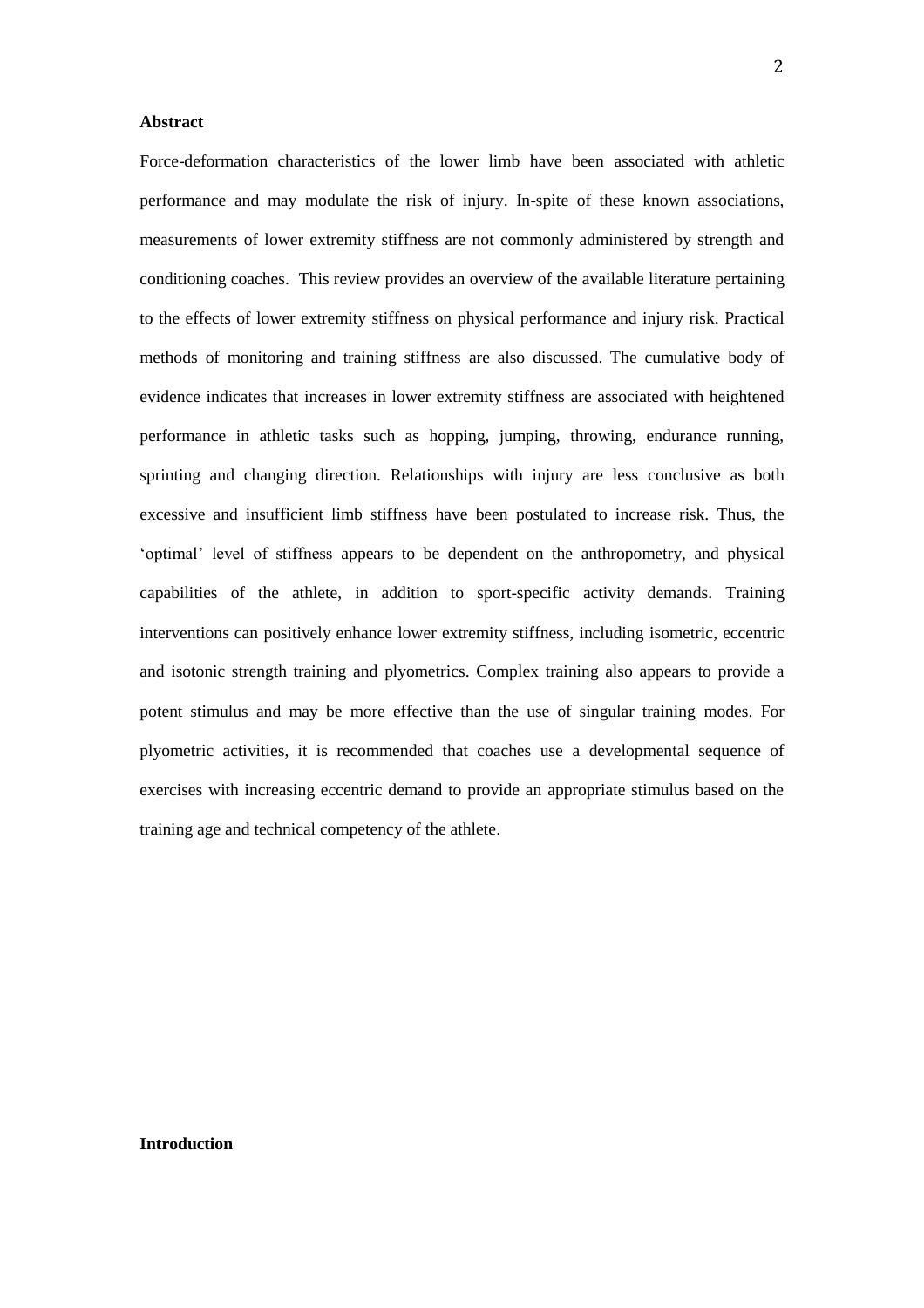Stiffness can be described as the resistance to the deformation of an object in response to an applied force (18,56,78). This resistance requires the complex interaction of muscles, tendons, ligaments, cartilage and bone, each with their own individual deformation profile (16,18). Thus, lower extremity stiffness can be determined at various levels within the leg, including the tendon, muscle fiber, muscle-tendon unit (MTU), joint and leg. Global stiffness characteristics of the lower limb have been shown to influence performance within a range of athletic tasks which are dominant in most sports, such as, hopping, jumping, running and change of direction (1,3,15,16,26,36,41,61,82). A certain amount of lower extremity stiffness is required for effective storage and re-utilization of elastic energy in these stretch-shortening cycle (SSC) activities. An athlete who can demonstrate greater stiffness characteristics will store more elastic energy during the yielding phase of ground contact and generate more concentric force output at push-off; increasing running speed and jump height. Thus, advancing an athletes ability to act like a 'stiff spring' across movement patterns specific to their sport may enhance performance.

It has also been reported that stiffness properties modulate the risk of injury; however, the relationship between lower extremity stiffness and injury is multifaceted and often misunderstood. A cumulative body of evidence indicates that high levels of stiffness leads to heightened injury risk  $(31,63,74,77,86,88)$ , likely due to increased shock, peak forces and reduced joint motion in the lower extremity (18,31). Similarly, athletes who exhibit low levels of stiffness may increase their likelihood of soft tissue injury due to excessive joint motion (18,31). Thus, including monitoring tools to evaluate an athlete's lower extremity stiffness characteristics within a testing protocol could be considered beneficial for injury management.

In-spite of the potential for increased athletic performance and associations with injury, measurements of lower extremity stiffness are not commonly administered by strength and conditioning coaches (S&C), perhaps due to perceived practical limitations and complexity.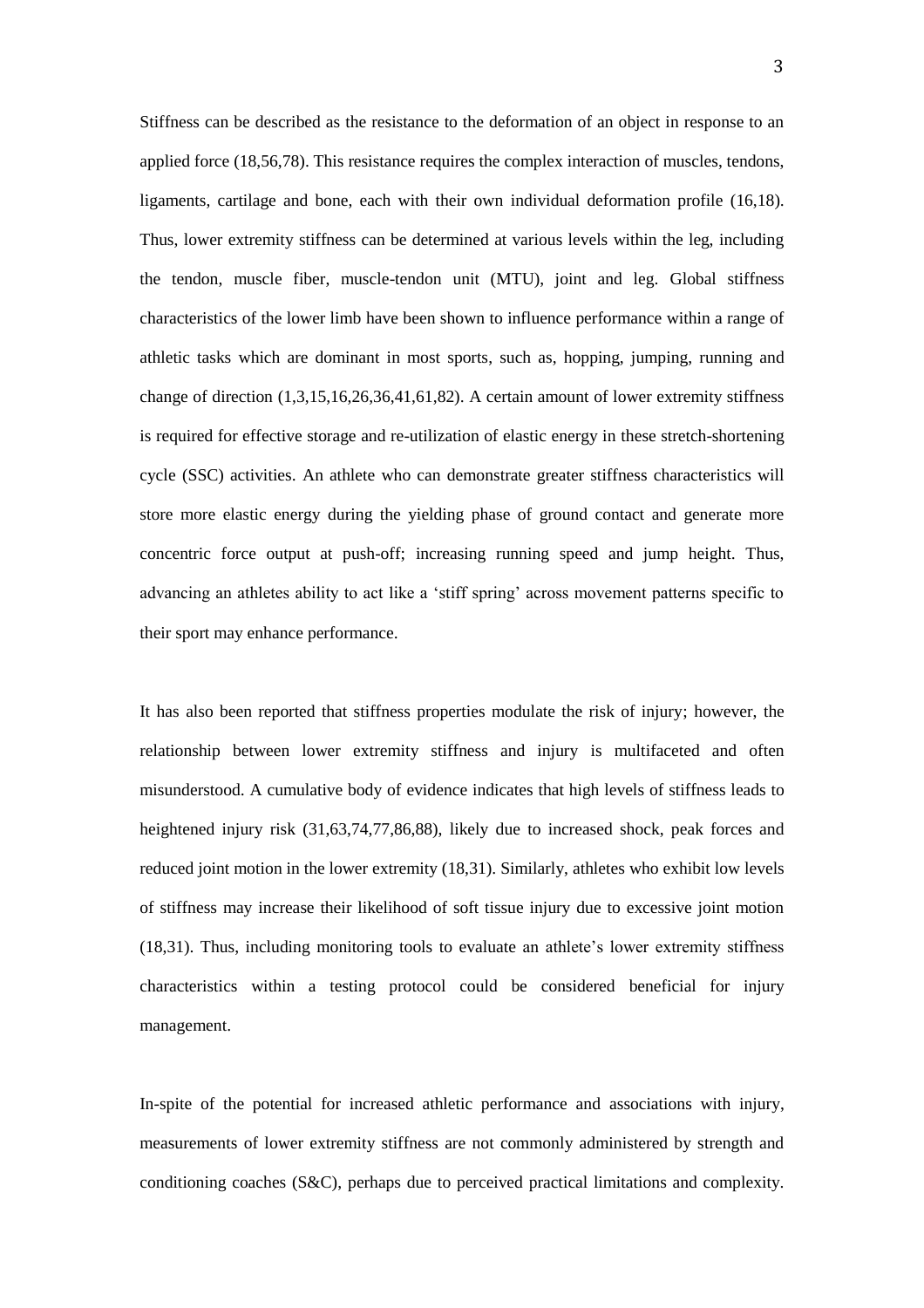Identifying the appropriate parameter to test for lower extremity stiffness is a challenge in itself; however, global measures of stiffness such as vertical and leg stiffness have been shown to influence athletic performance and injury risk. Due to advances in research and technology these measures are now practically viable for the S&C coach, enabling an important performance variable to be trained and monitored.

Developing an awareness of what lower extremity stiffness is, how it can be measured and how it can be enhanced is an important addition to the 'tool box' of the S&C coach. The aim of this article is firstly, to examine the effects of lower extremity stiffness on athletic performance and injury risk. Secondly, methods of measurement and training will be discussed to provide coaches with evidence-based strategies to utilize with their athletes.

#### **Methods**

An electronic database search for empirical research studies and review articles was completed utilizing SPORT Discus and PubMed between the 1<sup>st</sup> September and 31<sup>st</sup> October 2016. The search strategy combined specific phrases related to lower limb force-deformation characteristics with explicit parameters to ensure relevant articles were extracted. The search terms included "lower extremity stiffness", "lower limb stiffness", "vertical stiffness", "leg stiffness", and "joint stiffness" which were combined with a variety of terms "performance", "injury", "measurement" and "training". Articles were chosen after scanning the title and abstract and then where access to the full text was available from the appropriate publishers. The reference lists of all articles were also examined for eligible studies to ensure no relevant articles were omitted from the search process.

#### **Definitions and Application of Stiffness**

The concept of stiffness is based on Hooke's Law; objects that follow this law are deformable bodies, which store and return elastic energy. Hooke's Law is defined as F=*kx* (18), where F is the force needed to deform an object,  $k$  is the proportionality constant (stiffness) and  $x$  is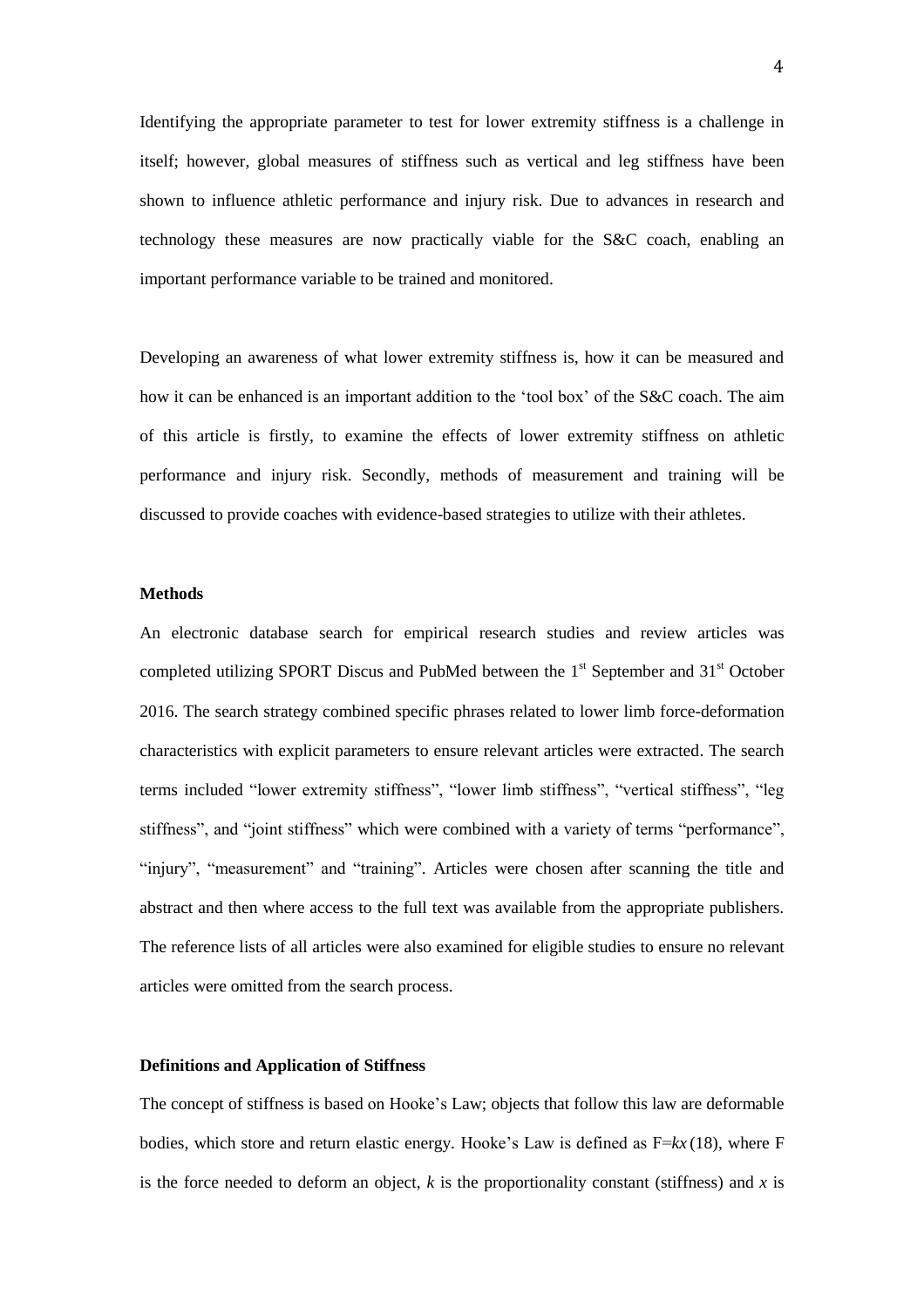the distance the object is deformed (18). Based on this notion, a simple spring-mass model has been developed to provide an estimate of lower extremity stiffness (1,39,42,69), containing a mass and weightless Hookean spring (Figure 1). Whilst the leg-spring does not represent a true physical spring (69,70), this model is successful in describing features of human movement given principles such as the conservation of momentum in response to reaction forces (12).

\*\*\*\*\*\*\*\*\*\*\*\*\*\*\*\*\*\*\*\*\*\*Figure 1 somewhere near here \*\*\*\*\*\*\*\*\*\*\*\*\*\*\*\*\*\*\*\*\*\*\*\*\*\*\*\*\*

In the human body, the mass represents body mass, and the spring represents the lower extremity. Two types of lower extremity stiffness can be calculated from the spring mass model: vertical stiffness  $(K_{vert})$ , which seeks to model the vertical displacement of the center of mass (COM), and leg stiffness  $(K<sub>lep</sub>)$ , which seeks to model deformation of the lower limb (16,67). For this reason, the utilization of Kvert may be seen as more applicable to verticaldominant tasks such as hopping and vertical jumping whereas Kleg may be preferred if seeking to model anterior-posterior or medio-lateral motion, for example, horizontal and lateral jumping and sprinting/steady state running. However, it is important to acknowledge that measurements of Kvert and Kleg have revealed disparate relationships with performance outcomes and/or changes in exercise intensity in running-based investigations (20,37, 69).

Fundamentally, stiffness in the human body portrays its capability to resist deformation in response to the application of ground reaction forces; therefore, many factors can enhance or limit lower extremity stiffness. For example, if one segment such as the Achilles tendon has poor stiffness characteristics this can then affect the whole global system. That said, measuring all the areas in the lower extremity that have their own individual deformation profile, is complex and fundamentally impractical for the S&C coach, especially in a field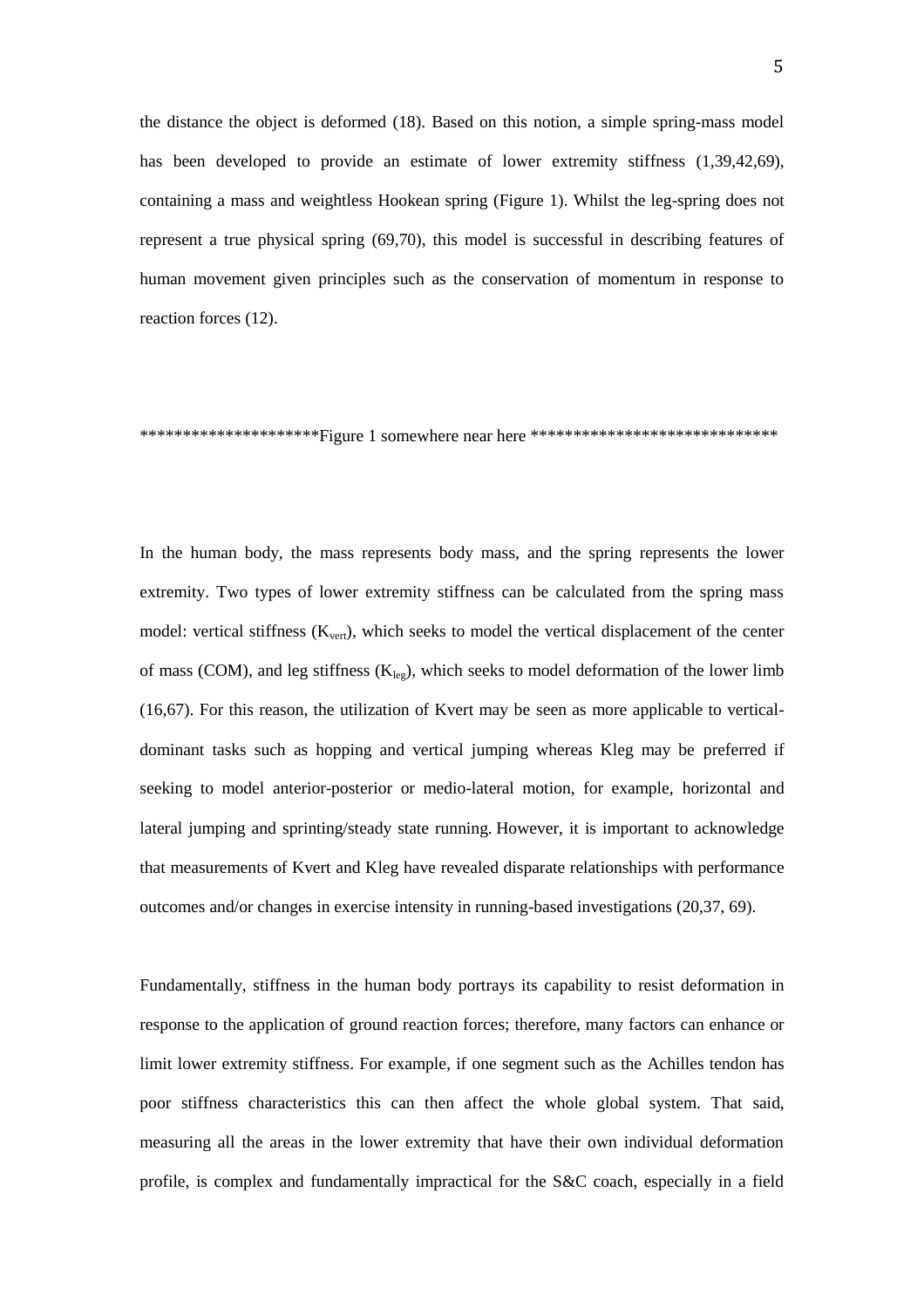environment. Global measures of lower extremity stiffness, notably  $K_{vert}$  and  $K_{leg}$  are most commonly measured; however, joint stiffness  $(K_{joint})$  is a fundamental measure for all lower extremity tasks as stiffness of the component joints within the system will ultimately impact the global system stiffness (i.e.  $K_{\text{vert}}$  or  $K_{\text{leg}}$ ) (1,29,40,51). Thus,  $K_{\text{joint}}$  may also provide S&C coaches with valuable information when examining a range of athletic tasks due to the importance of task specific stiffness. For example, during high frequency movements with short contact times (maximum velocity sprinting, fast jumping/hopping), ankle stiffness is likely to be the main determinant (28,29,41) whereas tasks requiring longer contact time and greater torque outputs (maximum height jumping, slow hopping, acceleration phase of sprinting) place a greater emphasis on knee stiffness  $(1,40,51)$ . Determination of  $K<sub>joint</sub>$ , where practically viable, should therefore be considered along with  $K_{vert}$  and  $K_{leg}$ . Key terms defining these lower extremity measures are described in Table 1.

#### **\*\*\*\*\*\*\*\*\*\*\*\*\*\*\*\*\*Table 1 somewhere near here \*\*\*\*\*\*\*\*\*\*\*\*\*\*\*\*\*\*\*\*\*\*\*\*\*\*\*\*\*\***

#### **Muscle and Tendon Stiffness and Recovery of Elastic Potential Energy**

Before discussing the effects of global measures of lower extremity stiffness ( $K_{vert}$  and  $K_{leg}$ ) on performance, it is important to briefly consider the influence of muscle and tendon stiffness on the return of elastic energy. The inverse to stiffness is compliance, a compliant tissue deforms easily even under the application of a small force. Brughelli and Cronin (16) suggest that more compliance will increase the storage and utilization of elastic energy during the SSC. However, it appears there could be a point of diminishing returns with compliance in muscle and tendon, as when eccentric loading reaches its extreme limits, the following concentric contraction will produce no further increase in force or energy return and could even potentially reduce it. This is probably because too much time is spent in the amortization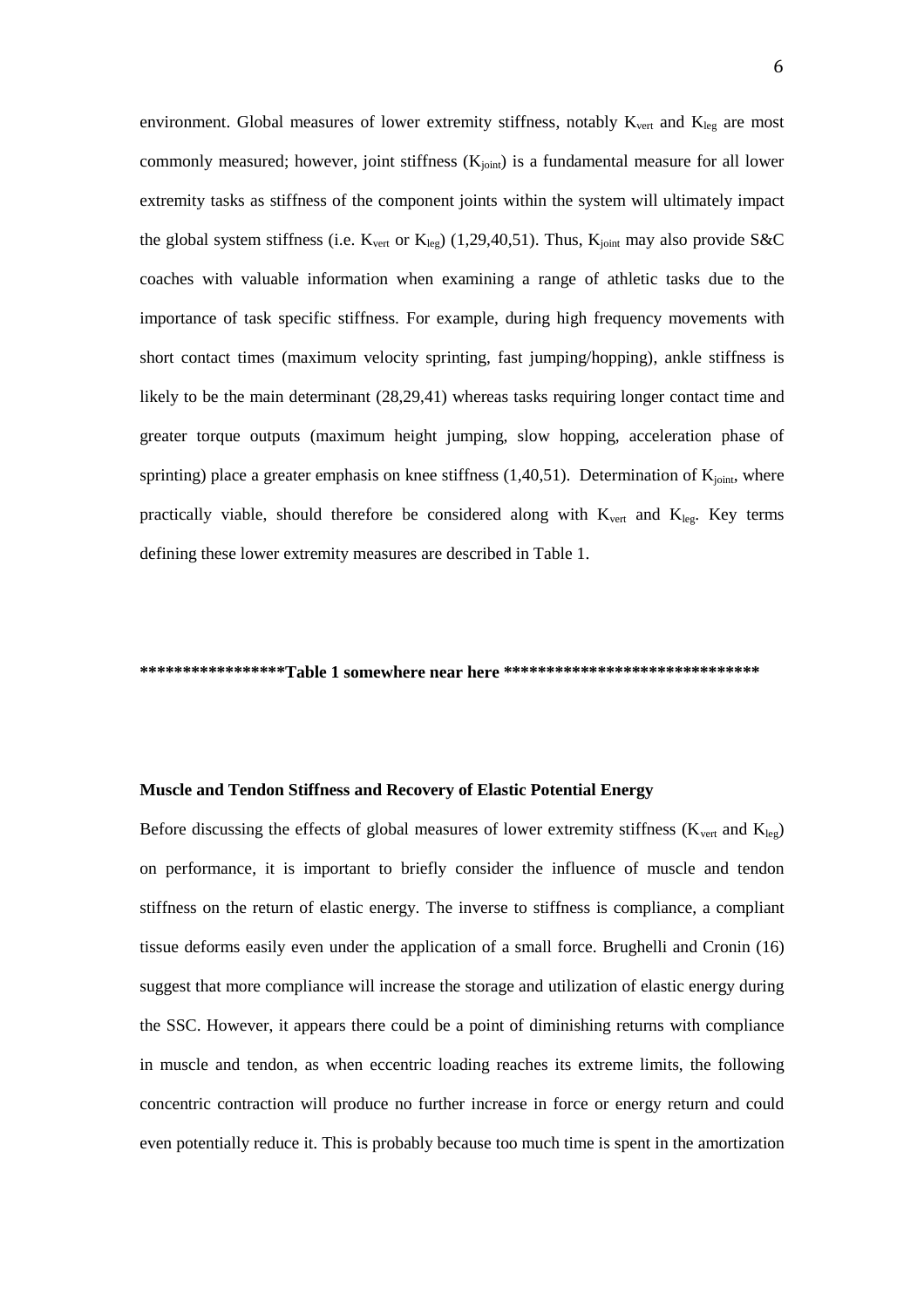phase during the SSC (91). It is therefore important to consider which tissues and structures potentially require more stiffness and which benefit from more compliance.

Most tissues return to their original state when the force that initiated its deformation is reduced or stopped; these tissues are known as 'elastic'. Tendons are elastic tissues, and their shortening can occur at speeds much higher than muscle shortening (11). Also, tendons have been shown to have a high rate and efficiency of energy return during recoil, estimated at 65- 90% (57). Although limited data exists on muscle, one study by Best et al. (9) suggests approximately 60% of energy can get returned for mechanical work by the muscles in rabbits. This is due to the viscous effects of muscle ensuring that energy is converted to heat and dissipated; which also slow the rate of muscle shortening during recoil (11). These data indicate that tendons are more efficient in their capacity to store elastic energy. Lai et al. (54,55) have observed that the triceps surae function quasi-isometrically during running gait, with the tendinous structures responsible for length changes in the muscle-tendon unit. When sprinting at 8 m.s<sup>-1</sup>, the contribution of elastic energy from both the soleus and gastrocnemius was  $\sim$ 75% to the total positive work performed (54). Thus, for optimal elastic energy return during movements that utilize the SSC, it is important to train the muscle to be 'stiffer' than the tendon, as when two springs of differing stiffness are placed in series, more energy is stored in the compliant spring (11). This has important implications for S&C coaches as increasing the force production capacity of muscle is fundamental for increased muscular stiffness. This is not a suggestion that tendons should have excessive compliance, as the research on tendon stiffness is far from conclusive. Arampatzis et al. (5) found that the aponeurosis and tendon of the triceps surae were both stiffer in sprinters than in either endurance runners and untrained participants. The authors suggested that tendon stiffness was associated with the ability to generate high force. However, Lichtwark and Barclay (58) established that more compliant tendons produced greater power outputs, up to 4times higher than muscle could generate alone. Although more clarification is needed on the ideal levels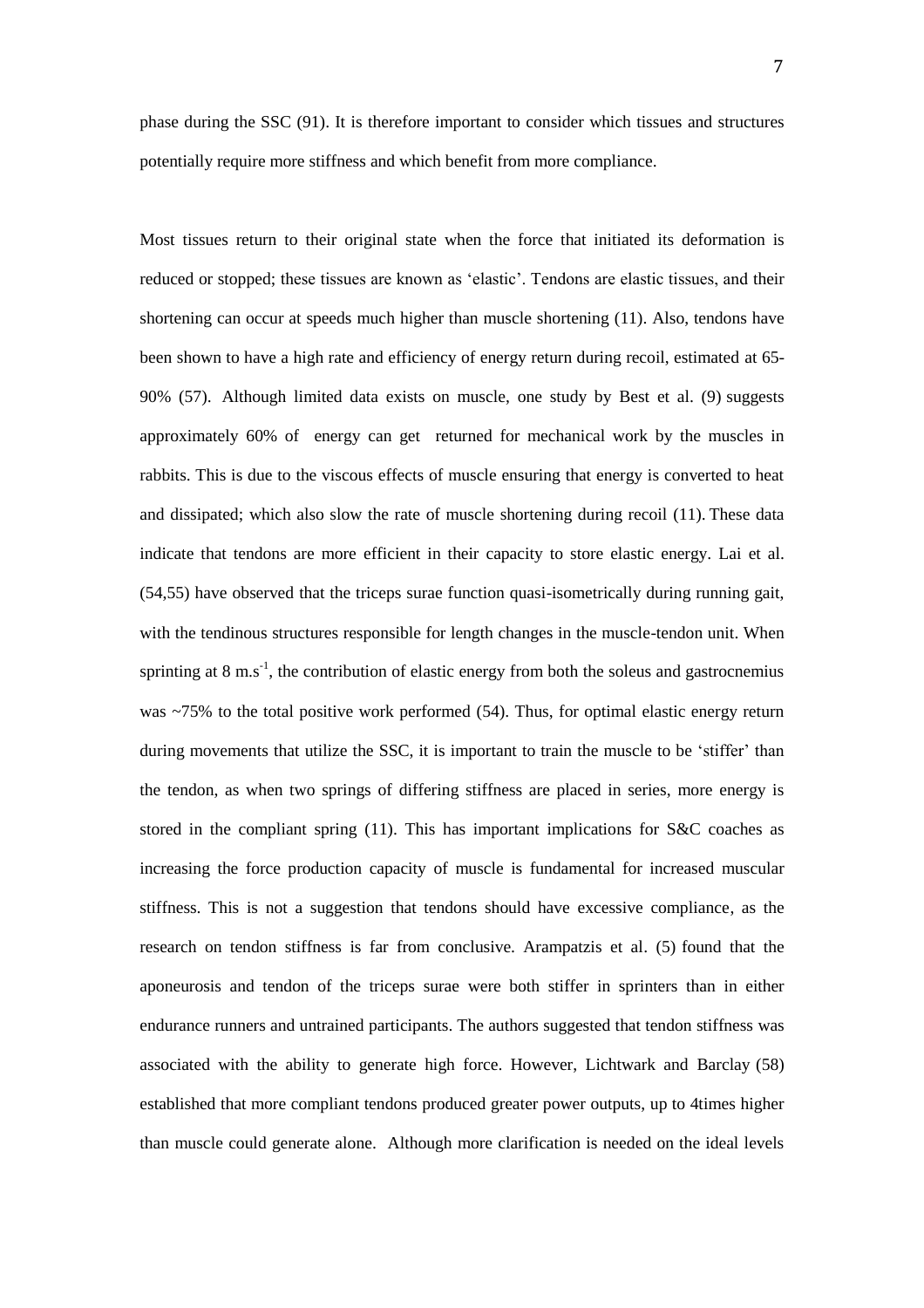of tendon stiffness for optimal energy return, what is perhaps more clear is that the muscle should act as a stiff anchor during the SSC to allow for peak energy return from the tendon.

A cautionary note should be added when interpreting research relating to the measurement of muscle and tendon stiffness, both have viscoelastic properties. Therefore, the amount of stretch is not only load but also time dependent. Furthermore, other dependent factors such as joint angle (64) and velocity of movement (3) will affect the measurement of stiffness. Thus, simply measuring force and displacement ignores the intricacies of what is occurring across all the tissues. However, trying to account for all these aspects during physical testing is impractical for field-based measurements; therefore, global measures of stiffness (K<sub>vert</sub> and  $K_{leg}$ ) would be more appropriate to give an overall picture of an athlete's stiffness levels due to their ease of implementation.

#### **Effects of Lower Extremity Stiffness on Performance**

A certain amount of leg stiffness is essential for efficient storage and re-utilization of elastic energy in SSC activities (18). Higher levels of lower extremity stiffness have been reported with increasing force and speed demands during hopping (26), sprinting (36,37) and endurance running (20,36,37,39,84). Thus, potentially increasing an athlete's lower limb stiffness could facilitate improved performance during activities where the limb is subjected to high ground reaction forces on impact. In vertical jumping and hopping tasks, increased  $K_{\text{vert}}$  and  $K_{\text{leg}}$  have been related to increased ground contact frequency (21) and to shorter ground contact times (1,4,26). Further, Arampatzis et al. (4) demonstrated an associated increase in lower extremity stiffness with reduced ground contact times, during a droplanding task. Greater vertical stiffness has also been positively linked to hopping height (52), jumping (squat, countermovement and drop jump) height (78), takeoff velocity during jumping (2) and track and field throwing performance (13).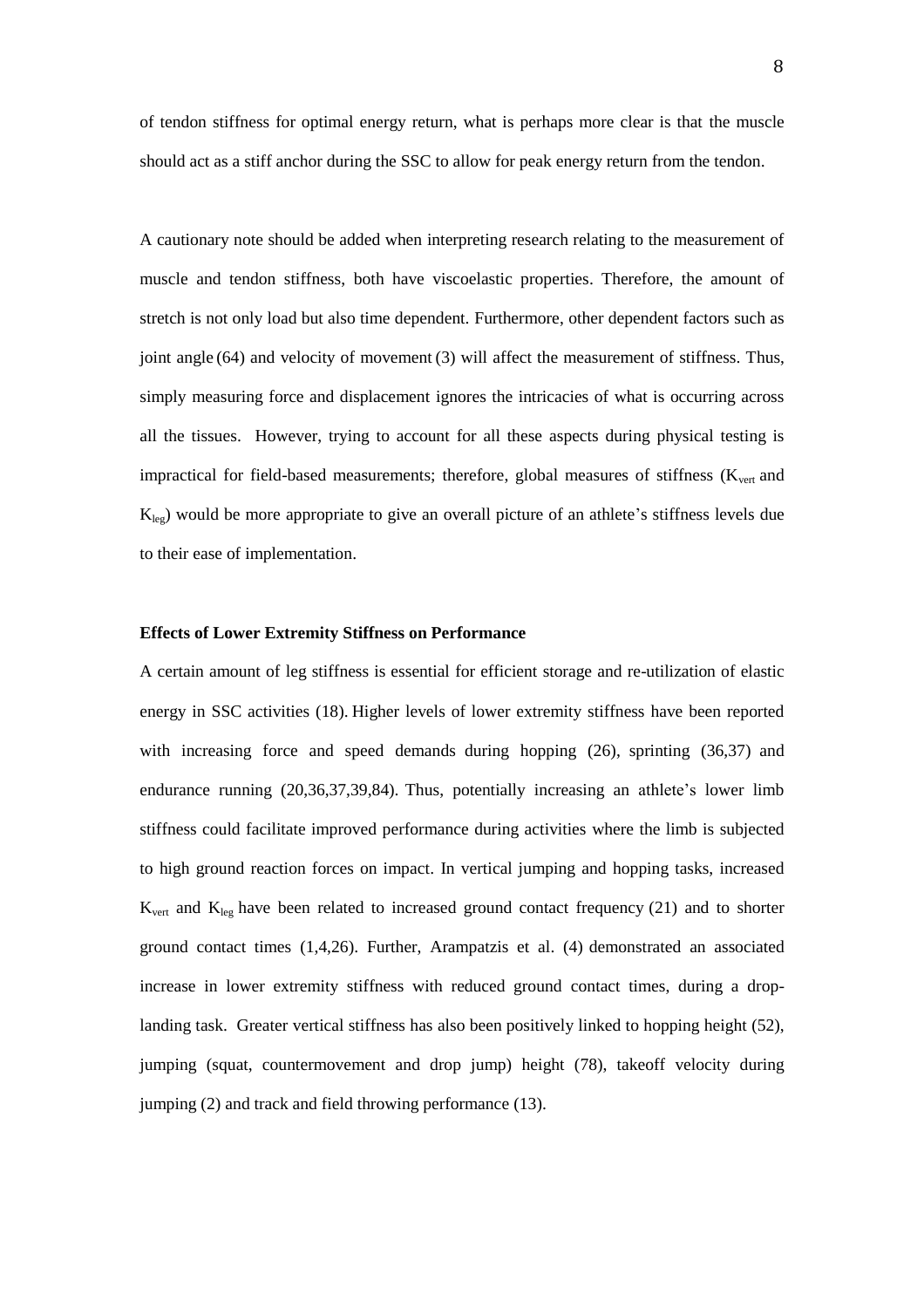A number of studies have observed increases in  $K<sub>vert</sub>$  with increases in running speed (20,37,69); however,  $K_{leg}$  appears to be maintained. The difference between these two measures is potentially due to the fact that  $K_{leg}$  is mainly determined through the stiffness of the muscle-tendon complex with only small variations in spring stiffness occurring between moderate and high speed activities. Whereas, Kvert is not only reliant on the stiffness of the leg but also on the trunks ability to reduce high impact forces during high speed running; thus, if an athlete has weak trunk musculature this is likely to decrease their running efficiency and reduce  $K_{\text{vert.}}$ 

Bret et al.  $(15)$  identified that  $K_{\text{vert}}$  was significantly correlated to the second  $(30\n-60\text{m})$  and third (60-100m) phases of the 100m sprint. Furthermore, ankle  $K_{joint}$  was found to markedly increase with rises in running speed. Hobara et al. (39) compared sprint and endurance athletes, reporting that sprinters had greater  $K_{leg}$ , as well as greater knee and ankle  $K_{joint}$ during a variety of hopping and drop jump tasks. It was also established that sprinters had longer flight times and shorter ground contact times at both hopping frequencies tested. Although high levels of stiffness appear to be important for sprint athletes, lower extremity stiffness has also been identified as an important factor in endurance running performance. Hobara et al. (41) determined that endurance trained athletes had greater  $K_{leg}$ , more specifically greater knee and ankle stiffness than participants from the general population during a maximal hopping task. The authors proposed that these differences were likely due to training-induced adaptations (41), enabling for a more efficient return of strain energy during running. Lower extremity stiffness therefore appears to be influential to running performance, particularly sprint performance, with high levels of ankle  $K<sub>joint</sub>$  being an important determinant.

Lower limb stiffness is also likely to influence the ability to effectively execute change of direction speed (CODS) tasks. Heightened performance in CODS tests have been closely associated with shorter ground contact times resulting in improved CODS (62,81,83)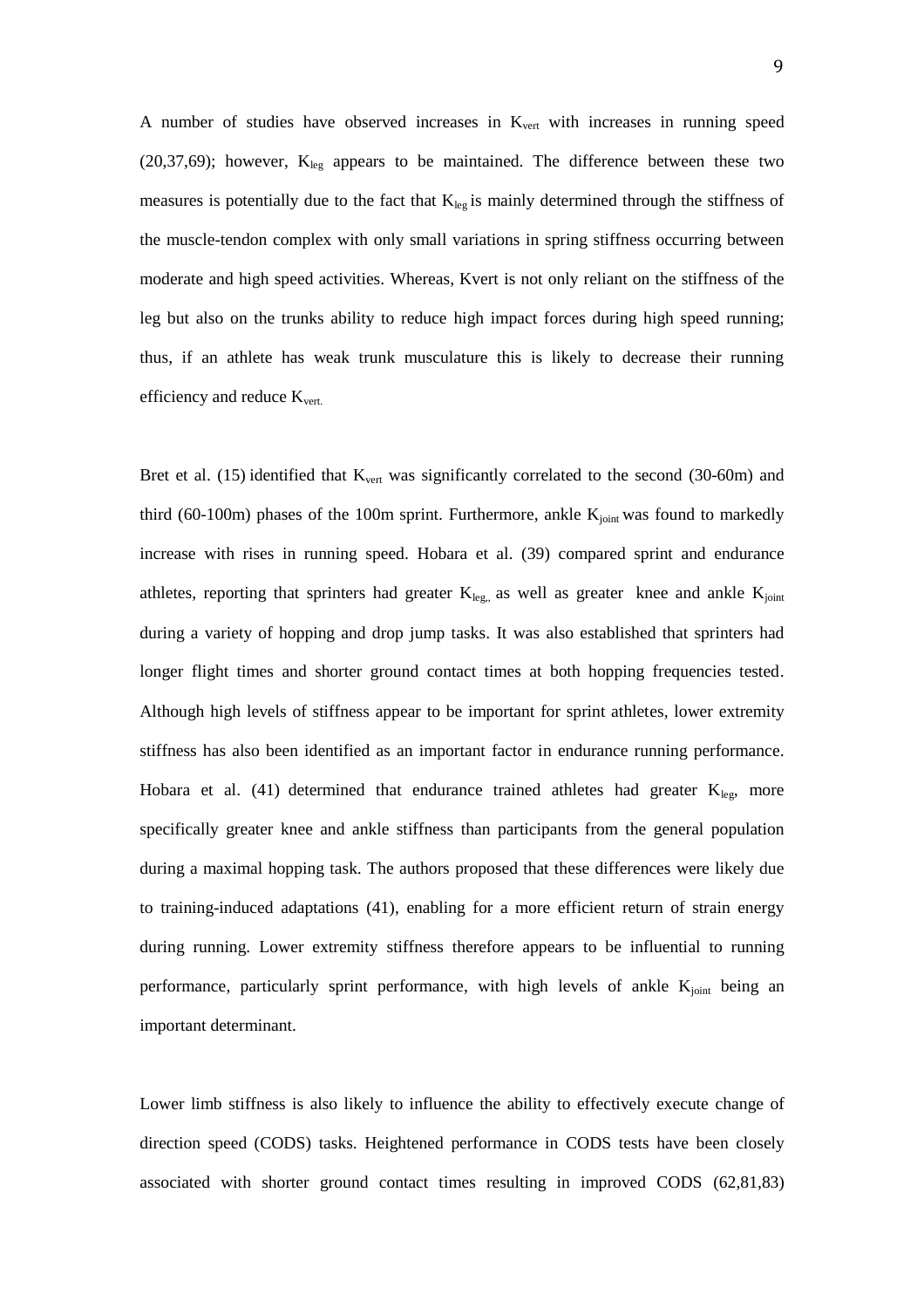Moreover, reactive strength index (a measure of an athlete's capacity to utilize fast SSC characteristics) has been highlighted as one of the physical qualities that may underpin CODS performance (23,93,94). It is therefore unsurprising that Maloney et al. (61) reported that Kvert, determined during a single leg drop jump, was a strong predictor of CODS performance. A stiffer limb is better able to resist deformation in response to the resultant ground reaction forces at ground contact, thus allowing the impulse required to change direction to be applied in a shorter time period.

### **Effects of Lower Extremity Stiffness on Injury Risk**

Whilst high levels of stiffness may be considered to have a beneficial effect on athletic performance, high levels of stiffness have also been associated with an increased likelihood of lower extremity injury (31,63,77,86,88). This in part may be due to increased peak forces, shock and reduced joint motion in the lower extremity (18,31). For example, a comparison of  $K_{leg}$  in high and low arched runners suggested that high arched runners have increased  $K_{leg}$ and vertical loading rates, increasing the likelihood of bony injury when compared to low arched and lower Kleg runners (90). Conversely, too little stiffness has also been associated with excessive joint motion which may contribute to injury risk in soft tissue structures (18,31) as has been highlighted in low arched runners (88,89)

Studies on  $K_{leg}$  in Australian Rules Football (AFL) players established that bilateral differences were a potential contributor to explain the increased incidence of soft tissue injuries that occurred across a season (77), particularly hamstring strains (87). However, the injured players were significantly older than non-injured players; thus, these findings should be interpreted with caution as age is a known risk factor for increased risk for hamstring injury (71).

Fatigue has also been shown to impact  $K_{\text{vert}}$ , potentially increasing injury risk. Padua et al. (74) reported that when participants (male and female) were fatigued during hopping tasks at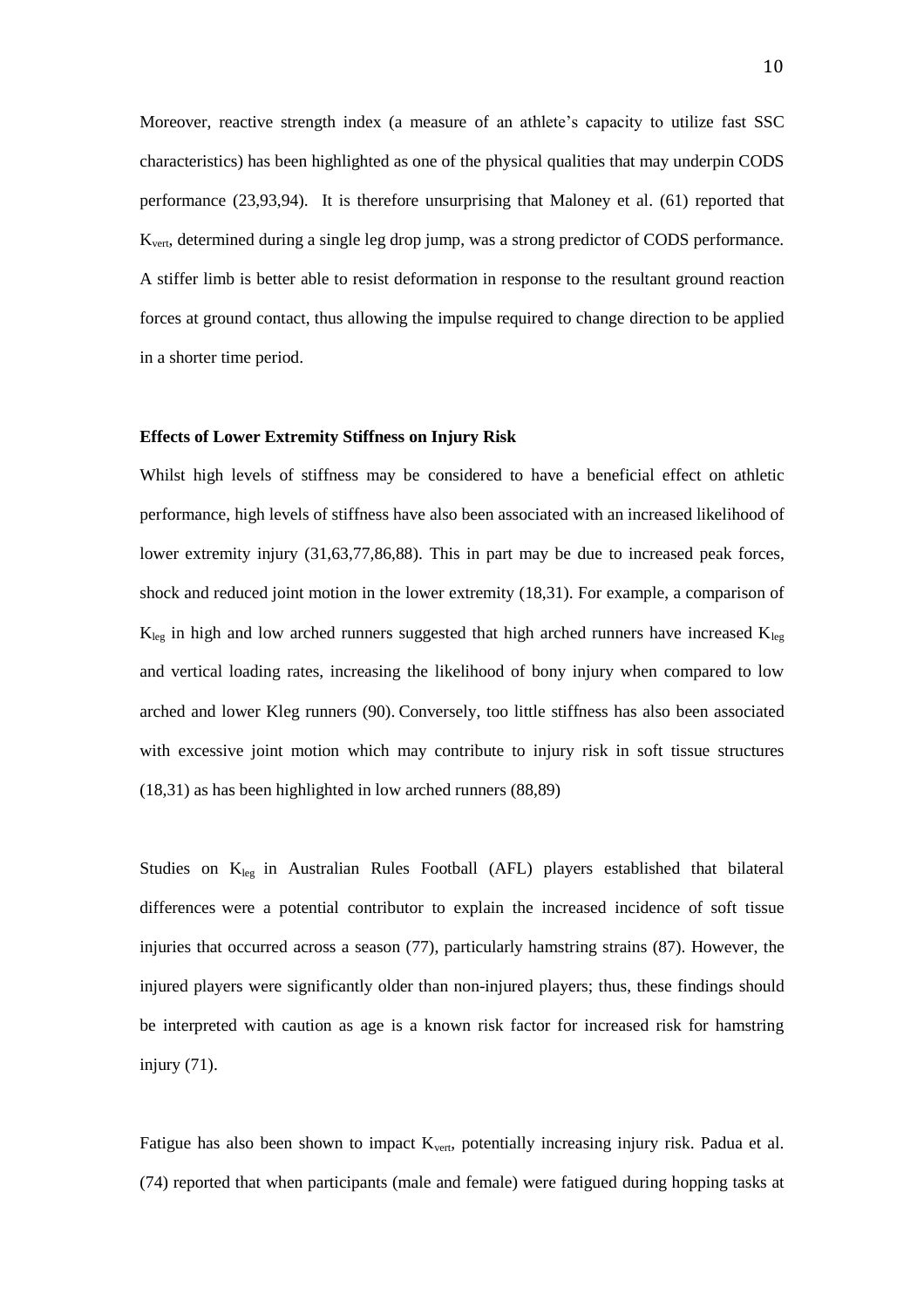two different frequencies they adopted an ankle dominant strategy, increasing the recruitment of the gastrocnemius and soleus musculature. Participants also displayed antagonist inhibition, as indicated by a reduction in hamstring and tibialis anterior peak activation and an increase in recruitment of the quadriceps, soleus and gastrocnemius. Both of these strategies can increase the load on the anterior cruciate ligament (ACL) due to increased anterior tibial shear forces (10,32). This antagonist inhibition strategy was more evident in females than in males and could in part explain the greater relative risk associated with ACL injury in females vs. males (76).

The relationship between lower extremity stiffness and injury is multifaceted; however, it is plausible to suggest that an 'optimal' level of stiffness is required. Too much can lead to high levels of peak forces and magnified loading rates, increasing the risk of bony injuries such as stress fractures and osteoarthritis (18) while low levels have been associated with a greater incidence of soft tissue injury (31). While there is clearly a distinct amount of variability in the determination of an 'optimal' stiffness threshold for a range of individuals, it is likely that this level would be dependent on the specific demands imposed by the sport and the physical profile of the athlete (i.e. body mass, limb length, strength qualities, etc.). However, if an athletic task does require increased stiffness it is very important that the athlete displays the required strength in the relevant musculature has to allow them to handle the increased loading rates and reduce potential injury risk.

## **Considerations for Coaches in the Field**

Measurements of lower extremity stiffness  $(K_{vert}$  and  $K_{leg}$ ) have most commonly been determined during cyclic hopping tasks (43,45,82). Hopping provides the simplest locomotive task by which to assess stiffness and is proposed to provide a strong representation of musculoskeletal stiffness given the efficiency of hopping gait (26). Drop jumps have also been utilized to measure  $K_{vert}$  values (59,60,61), as well as  $K_{vert}$  asymmetries (59,60,61). These are likely to give distinctly different stiffness measures compared to hopping, due to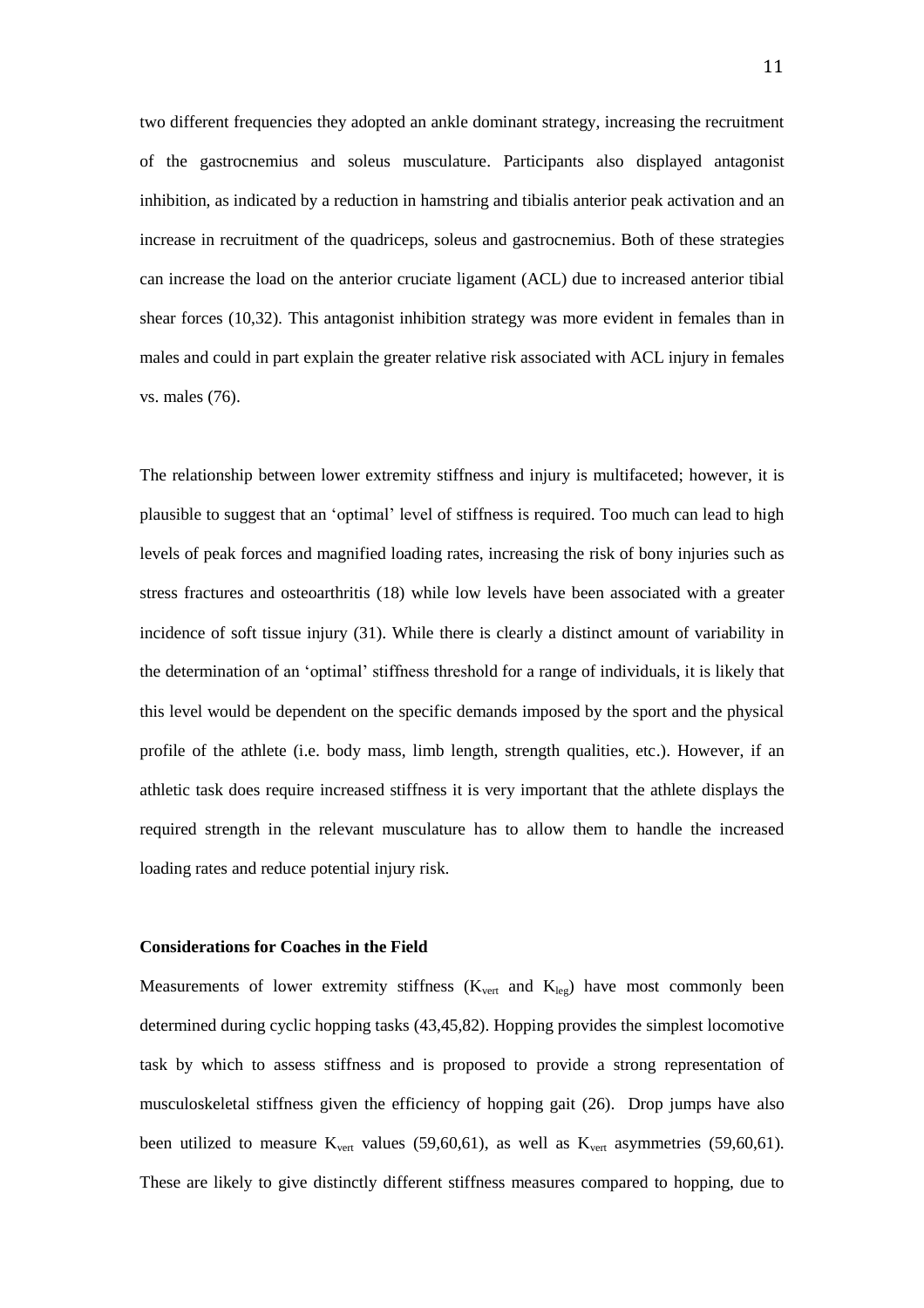greater displacements of the center of mass. Hopping and drop jump tasks have commonly utilized force plates to determine ground reaction forces, as these are considered the gold standard for jump testing (80). This therefore has precluded their use for many S&C coaches working outside of elite-level sport or without links to universities. However, with recent advances in technology S&C coaches can purchase entry level Pasco force plates for ~\$650 per plate, making the direct measurement of ground reaction forces a more feasible option.

It is important to consider that the utilization of force places will not be practical in many instances and may not be an option to coaches working with smaller budgets. For this reason, it is important to consider alterative options for the assessment of stiffness. Research from Dalleau et al. (22) has shown that a jump mat can be utilized as a valid and reliable measure of  $K_{\text{vert}}$  and  $K_{\text{leg}}$ , therefore increasing their utility for a wider range of S&C coaches. Using the Dalleau et al. (22) method, athletes hop sub-maximally at 2.5hz in time to a metronome, with the flight time and ground contact time being subsequently placed into the following calculation:

Leg stiffness 
$$
(K_n) = [M x \pi (T_f + T_c)]/T_c^2 [T_f + T_c/\pi) - (T_c/4)]
$$

Where:  $K_n = \text{leg stiffness}, M = \text{body mass}, T_c = \text{ground contact time}, \text{and } T_f = \text{flight time}.$ 

The principles outlined by Dalleau et al. (22) were utilized by Morin et al. (69) to develop a simple 'sine wave' method of measuring  $K_{\text{vert}}$  and  $K_{\text{leg}}$  during running. Briefly, by assuming that the force-time curve can be fitted by a basic sine function,  $K_{vert}$  and  $K_{leg}$  can be predicted from a few simple mechanical factors: body mass, leg length, forward velocity, flight time and contact time (69). The original investigation by Morin et al. (60) utilized a treadmill dynamometer which, much like force plates, has practicality and feasibility issues for the S&C coach. However, further research conducted by Pappas et al. (73) has evaluated the reliability of measuring  $K_{\text{vert}}$  and  $K_{\text{leg}}$  with the sine-wave method during treadmill running,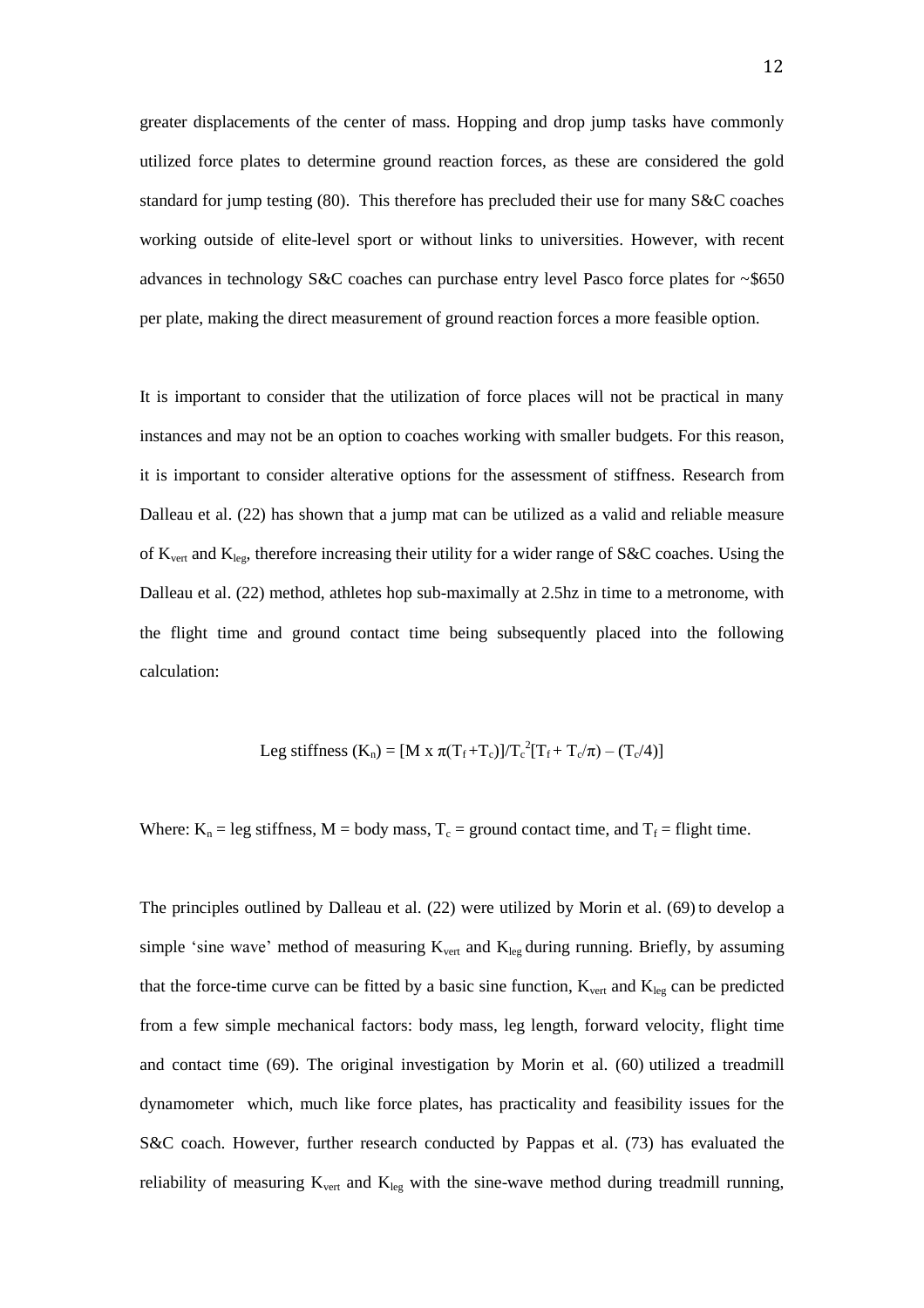utilizing a high speed camera (300 Hz) to measure flight and contact times. Pappas et al. (73) reported high intra- and inter-day reliability (the respective coefficients of variations reported below) for the sine-wave method as an assessment for Kleg (2.6% and 6.0%, respectively) and Kvert (2.1% and 3.0%, respectively). This method therefore becomes much more accessible to the S&C coach who has access to a treadmill and a high-speed camera.

Recent developments in mobile technology, such as the 240 Hz camera available on the iPhone 6, have enabled the measurement of stiffness from two IOS applications, namely My Jump and Runmatic. The My Jump application is designed to assess jumping capabilities from a number of different tasks, such as squat jumps, countermovement jumps and drop jumps, and can also provide a force-velocity profile for athletes. The application simply requires the input of mass, leg length and leg length at 90 degrees. In regards to stiffness, the drop jump function provides a very simple method of measuring  $K_{\text{vert}}$  for the S&C coach. The requirements include videoing the jump and then assessing the initial contact point, final take off point and the secondary landing point. This process is also employed for the assessment of  $K_{\text{leg}}$  during running using the Runmatic application. Take off time and landing are assessed, this data is then analyzed by the application using equations validated in Morin et al. (8,69). However, it is important to consider the potential issues inherent with this technique. Firstly, there are subjective measures of assessment utilized by both these applications such as leg length, and the assessment of take- off and landing which may affect sensitivity compared to a force plate. Secondly, calculations of stiffness appear dependent on the athlete dropping from a pre-determined height. Were the athlete to step down or jump off the box, this would change the drop height and therefore the velocity at which the athlete contacts the mat. Whilst My Jump has been deemed reliable and valid for the assessment of vertical jump height compared to a force plate utilizing countermovement jumps (7), and drop jumps (40cm), countermovement jumps and squat jumps compared to a contact mat (34), the determination of stiffness has not been subject to similar scrutiny. Nonetheless, the ease of use, portability, cost (\$9.99) and practicalities of use for field-based assessments offer an attractive alternative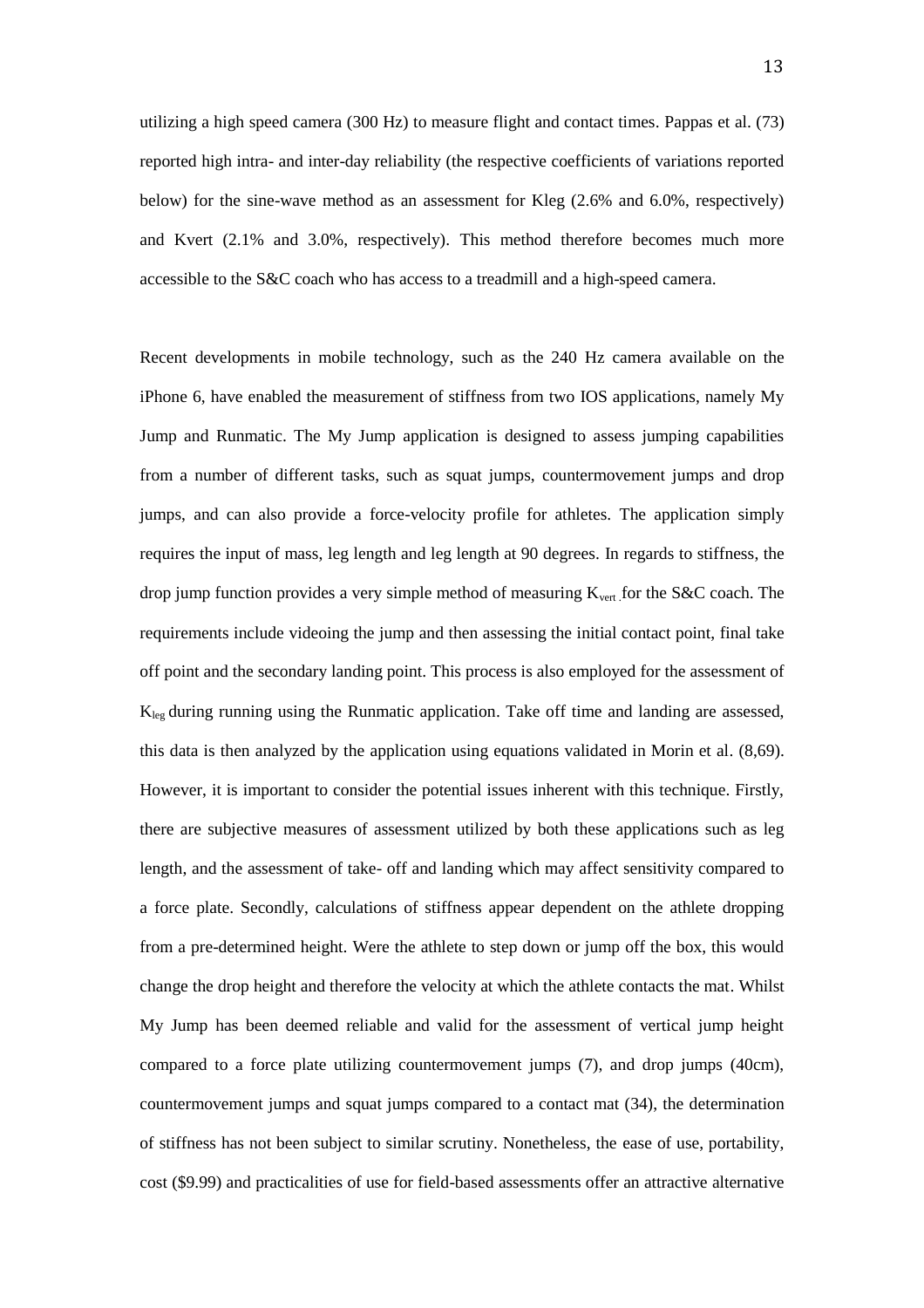to the recommended gold standards of force plates and 3D motion analysis should these be appropriately validated.

Additional methods of  $K_{vert}$  and  $K_{leg}$  assessment have employed opto-electronic devices such as the Optojump (68). Optojump utilizes infrared technology to detect interruptions in communication (72), enabling the measurement of contact time and flight time during running and jumping tasks. This data can be used to calculate  $K_{vert}$  and  $K_{leg}$  using the mathematical model proposed by Morin et al. (69). The Optojump is widely used and has a high degree of validity and reliability compared with force platforms (35). However, in comparison to the two IOS applications My Jump and Runmatic is associated with far greater cost, offers less portability and requires specific computer software. Thus, it is likely that such devices may not be easily accessible to many S&C coaches.

Finally, there is emerging evidence that GPS-embedded accelerometers can be utilized for the measurement of  $K_{vert}$  during field based running (17). Buchheit et al. (17) performed a pilot study on a single team sports player and compared accelerometry derived data to that from an instrumented treadmill, finding near perfect correlations for contact time and K<sub>vert</sub> and large correlations for flight time. Although more replication studies are needed to fully validate this method, the potential to monitor athletes  $K_{\text{vert}}$  during field based running training could give S&C coaches a valuable insight into determinants of running performance and injury risk, such as lower limb stiffness asymmetries.

#### **Training Effects**

Numerous studies have demonstrated augmentations in lower extremity stiffness following a variety of training interventions including; isometric (19), eccentric strength (79), isotonic resistance training (49) and plyometric training (20,49). Specifically, a resistance training protocol including the back squat with loads of 75-90% of 1RM has shown significant increases in  $K_{vert}$  and  $K_{leg}$  (21) and jump squat training using 0-30% 1RM also enhanced  $K_{vert}$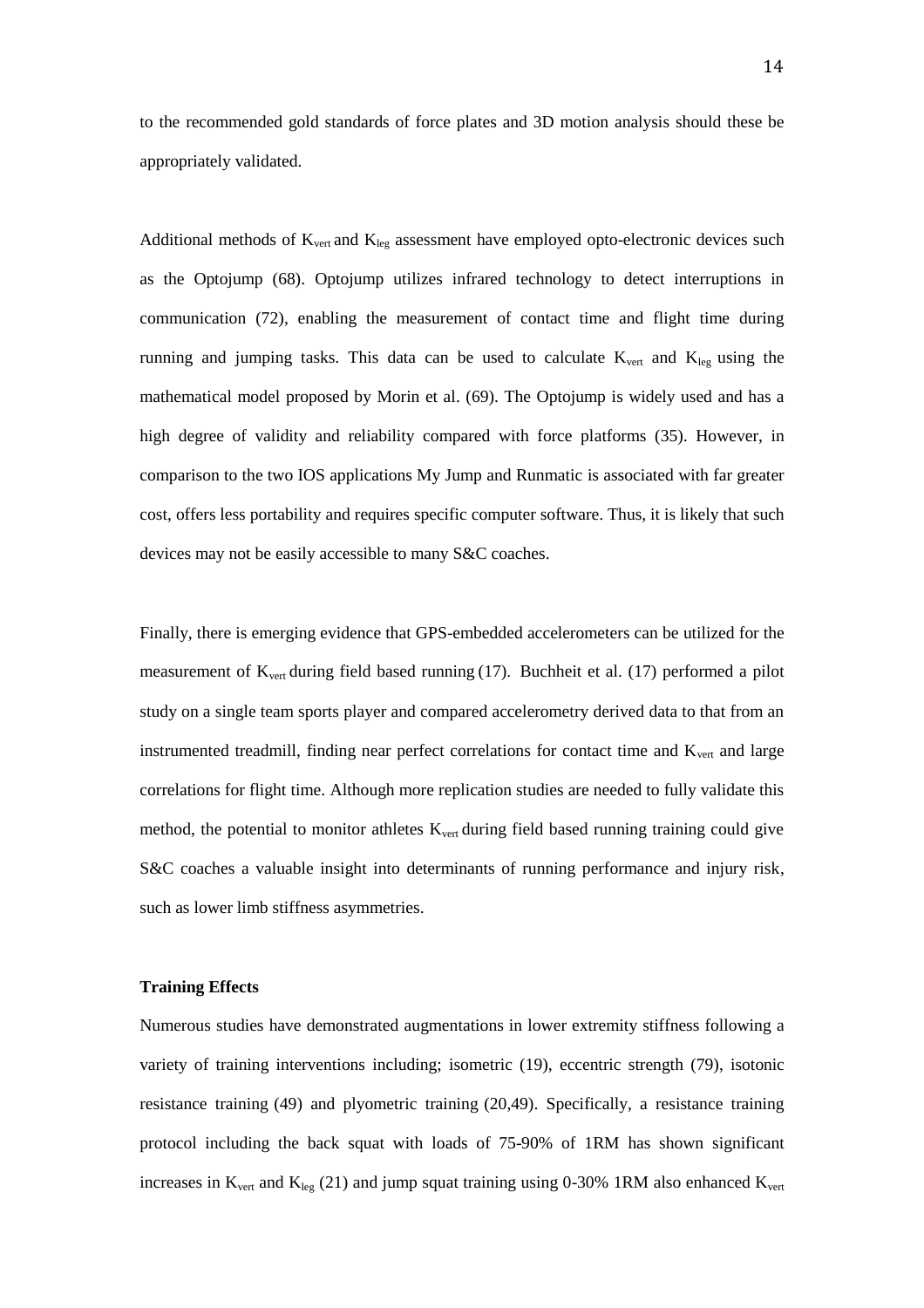and  $K_{leg}$  (21). Increases in lower extremity tendon stiffness have also been identified after both 8 weeks and 12 weeks of resistance training utilizing loads of 70% 1RM (46, 47). Furthermore, isometric resistance training was shown to increase lower extremity tendon stiffness after 12 weeks utilizing 70% maximal voluntary contractions (MVC) of 15-20s (48,50) and after 14 weeks utilizing 90% MVC for 3s (5,6).

When interpreting the available evidence, it has been suggested the strain magnitude during training should exceed that experienced during usual loading to achieve changes within the tendon (5,6). It should also be noted that resistance training is likely to change the interaction between muscular and tendinous lengthening. For example, McMahon et al. (66) reported that 8 weeks of resistance training reduced lengthening of the medial gastrocnemius muscle fascicles during hopping whilst increasing lengthening of the Achilles tendon. It would therefore appear likely that strength training increases the ability of muscle to function quasiisometrically and may increase the contribution from the tendon (54,55).

Whilst a number of different training approaches have been used within the available literature (5,6,19,20,21,46,47,48,49,50,66,79), Toumi et al. (85)showed that complex training (i.e. a resistance exercise followed by a plyometric exercise) produced significant increases on  $K_{vert}/K_{leg}$ , whereas, resistance training alone had no effect. Hunter and Marshall (44) also utilized a complex training method study design, combining back squats and deadlifts with countermovement jumps and drop jumps respectively.  $K_{leg}$  increased during the performance of the counter movement jump (CMJ) but  $K_{leg}$  decreased during DJ of 30, 60 and 90cm (44). The authors suggested that the decrease in  $K_{leg}$  was potentially due to changes in DJ technique i.e. too much center of mass displacement on landing and increased ground contact times.

There is also growing evidence that jump and plyometric training is effective in allowing athletes to purposefully modify their lower extremity stiffness levels during ground contact to alter impact forces (4,24,25,95). Kryolainen et al. (53) showed that 4 months of plyometric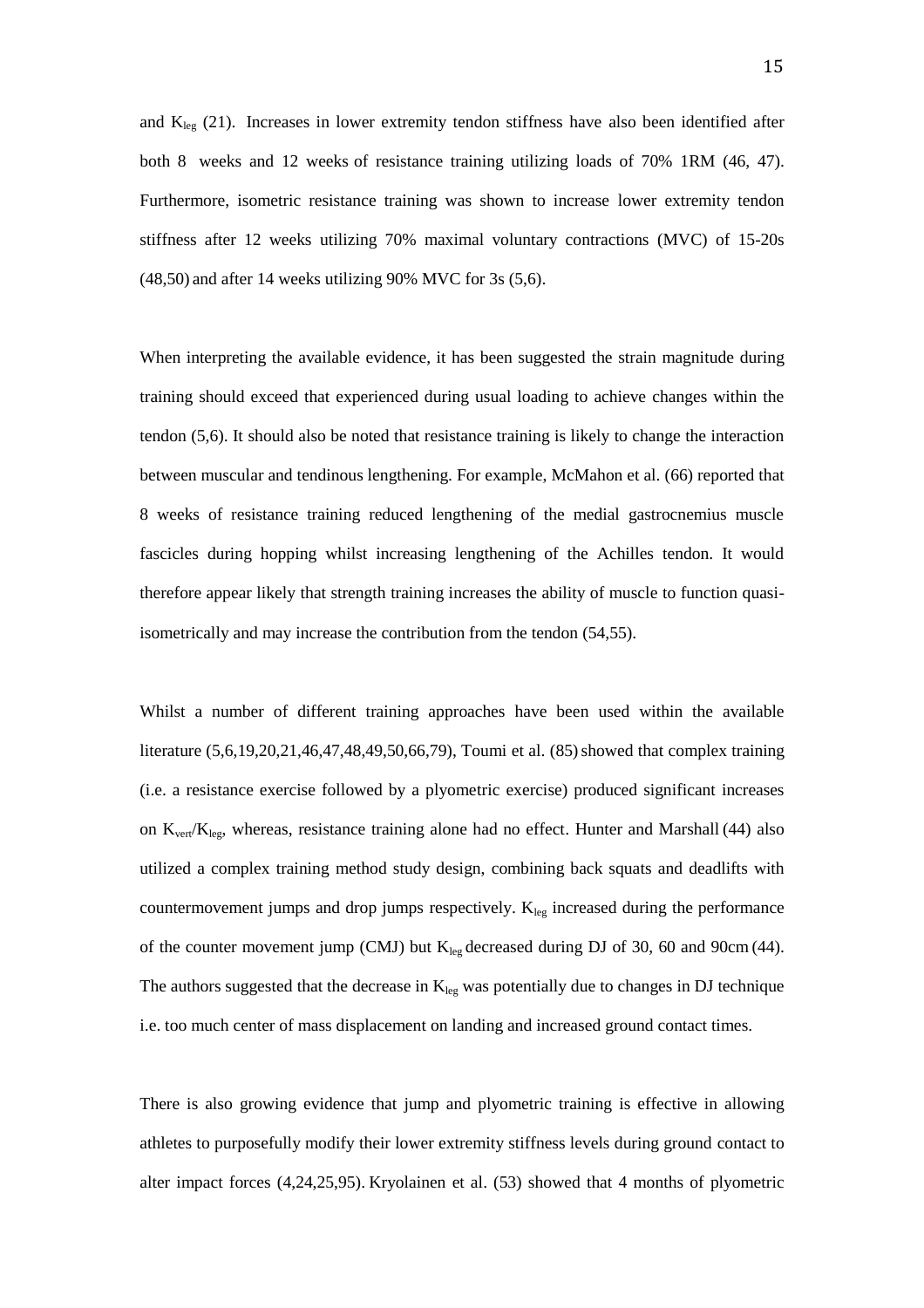training including drop jumps (20-70cm), jump squats (30-60% from maximum), one and two leg hopping and hurdle jumps improved the pre-activation of certain muscles (vastus lateralis, vastus medialis, gastrocnemius, soleus and tibialis anterior) during a jumping task on a specialized sledge apparatus. This led to augmented musculo-tendon stiffness and enhanced intermuscular coordination. Also, the volume of training appears important for changes in stiffness levels, as high volume  $(\sim 200 - 600)$  jumps a session) plyometric training over 14 weeks was shown to increase lower extremity tendon stiffness (33). However, a cautionary note should be added here as a variety of exercises were utilized such as squat jumps, countermovement jumps, drop jumps (40-80 cm) and single leg bounds which all produce differing levels of eccentric loading. Thus, prescribing 600 countermovement jumps versus 600 drop jumps (80cm) would produce very different outcomes. Kubo et al. (49) established that ankle  $K<sub>joint</sub>$  increased 63% after 12 weeks of unilateral hopping and drop jump training. The investigators proposed that plyometric training increased maximal Achilles tendon lengthening and the volume of accumulated elastic energy, leading to enhanced jumping performance through improved utilization of the SSC (49). This proposition has also been advocated more recently by Wu et al. (92). These findings would therefore appear to demonstrate that plyometric training can not only enhance  $K_{vert}/K_{leg}$  by improving preactivation of muscles, increasing ankle K<sub>joint</sub> and augmenting tendon stiffness, but it is also an effective modality to increase the compliance of the Achilles tendon allowing for more efficient storage and return of elastic energy.

#### **Practical Applications**

#### *Training*

The cumulative body of evidence contains a variety of differing populations, phenotypes tested and methodological protocols making interpretation complex. Until a consistent body of evidence on highly homogenous groups is created, specific recommendations are inappropriate. That said, it appears that numerous training interventions can positively impact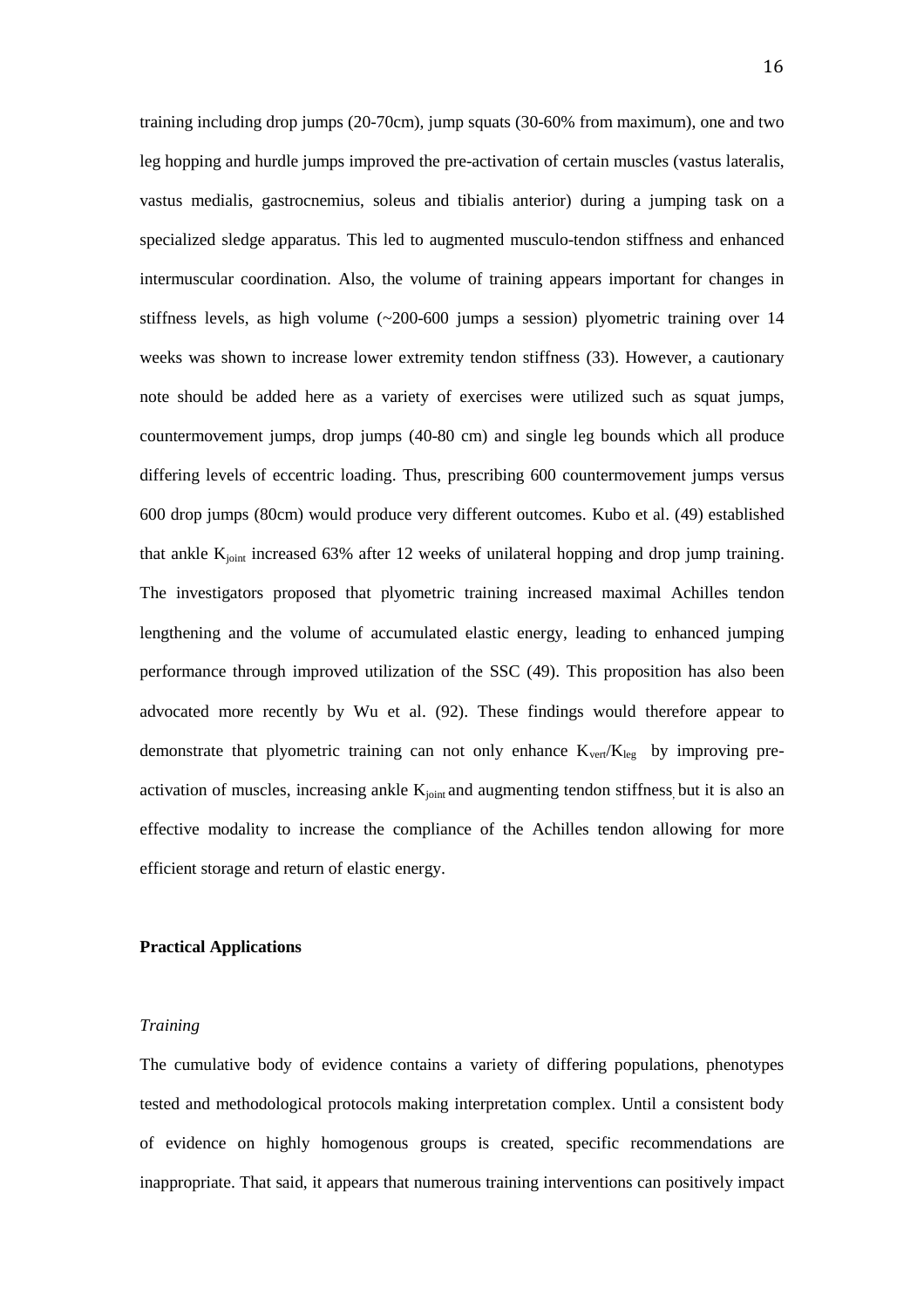lower extremity stiffness across a variety of populations, including; isometric, isotonic and plyometric training modalities. Therefore, generic recommendations based around these may be beneficial. It is likely that force dominant training increases the ability of the muscle to function quasi-isometrically, while velocity based SSC training enhances tendon proficiency. Although the mechanisms proposed to elucidate the reported changes differ within the available literature, some fundamental training principles are apparent. To enhance  $K_{vert}/K_{leg}$ , multi-joint strength training exercises (i.e squat, deadlift, snatch, clean) utilizing high loads (>75% 1RM) are required to provide a sufficient stimulus for adaptation. Further, emphasis on the power catch position for the clean/snatch may promote greater stiffness capabilities about the knee. Although presently little data exists on eccentric single joint training protocols for enhancing lower extremity stiffness, it is thought that exercises such as eccentric calf raises have the potential to modulate lower extremity stiffness about the ankle joint. Further, lower load, high velocity training may also induce further benefits, specifically, the utilization of jump squats with 0-30% 1RM (21). To develop lower extremity tendon stiffness, isometric training has also been shown to be an effective modality and should be performed for at least 3s per repetition. It appears that plyometric training is the most important modality to incorporate. Developments have been reported in  $K_{vert}/K_{leg}$ ,  $K_{joint}$  and tendon stiffness with plyometric training, and conflictingly findings on tendon compliance have been reported. Plyometric training should be performed using high tendon strain magnitudes that are well above habitual loading (i.e. high drop heights), and drills should also be applicable to the demands imposed in the athlete's sport. A cautionary note should be added that low intensity plyometrics should serve as a pre-requisite to higher intensity modalities to develop the sufficient loading capabilities of the tendon. Guidelines for exercises to develop lower extremity stiffness are shown in table 2.

\*\*\*\*\*\*\*\*\*\*\*\*Table 2 somewhere near here \*\*\*\*\*\*\*\*\*\*\*\*\*\*\*\*\*\*\*\*\*\*\*\*\*\*\*\*\*\*\*\*\*\*\*\*\*\*\*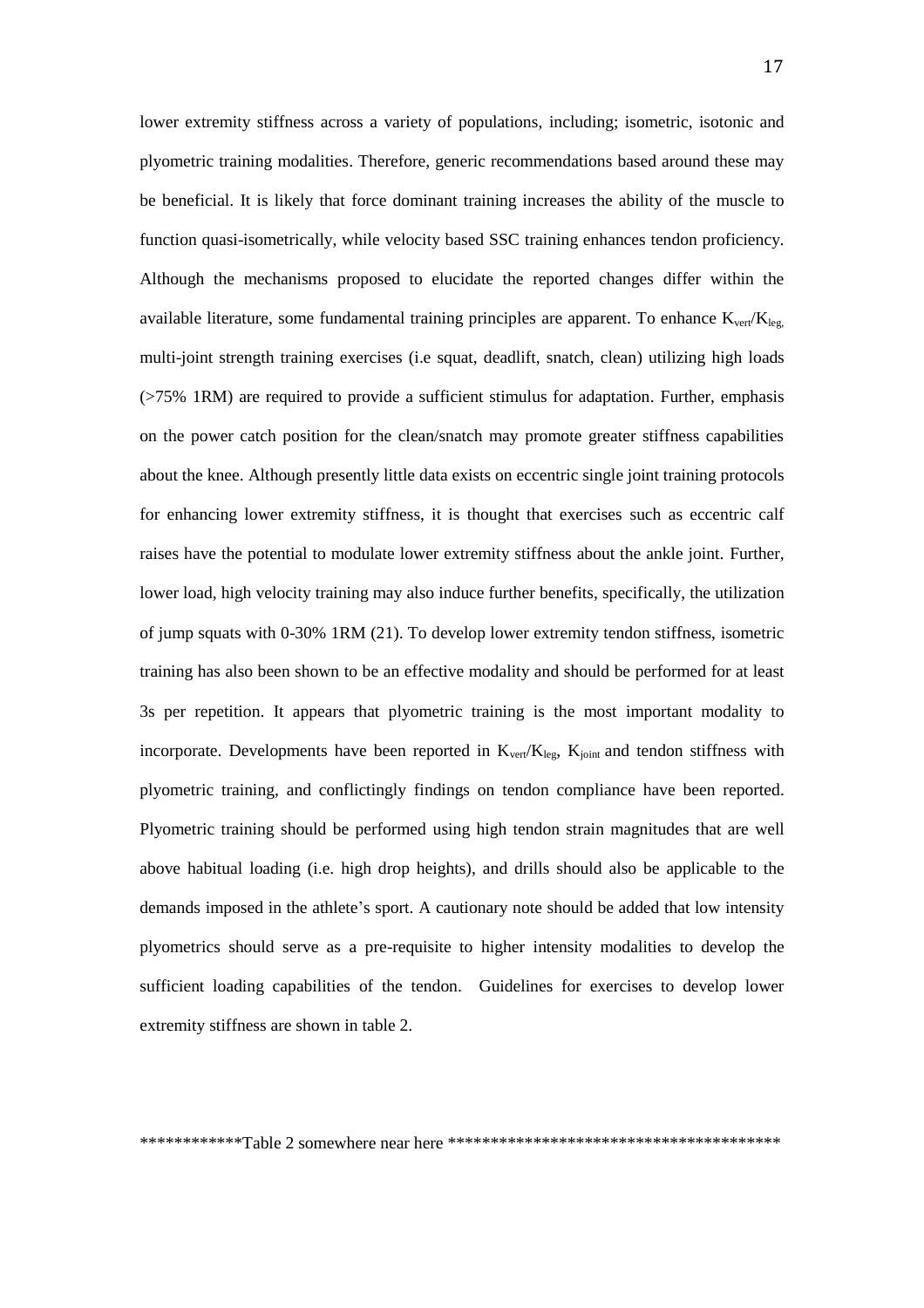#### *Exercise technique and Coaching Cues*

During hopping, jumping and running tasks, understanding the optimal technique for increasing lower extremity stiffness is important for S&C coaches. The joint moment relationship is crucial, for example, on touchdown if there is excessive joint flexion at the ankle, knee and hip, the moment arm of the vertical GRF's will increase and therefore,  $K_{\text{vert}}/K_{\text{leg}}$  will decrease. Thus, making athletes aware of minimizing joint flexion, particularly knee flexion at the point of ground contact is fundamental. Arampatzis et al. (3) established that  $K_{\text{vert}}/K_{\text{leg}}$  can be influenced with coaching cues such as "jump as high as you can" and "jump high a little faster (in relation to ground contact time) than your previous jump." Further cues that are likely to be of benefit could include "stiffer knees", or "reduce ground contact time." Thus, S&C coaches can have a positive impact on lower extremity stiffness performance by utilizing effective coaching cues and having an awareness of effective technique. A cautionary note should be added to these recommendations as injury prevention programs advocate 'softer' landings as they decrease peak vertical ground forces (38), and potentially reduce the risk of ACL injury. Therefore, whilst trying to establish 'optimal' stiffness levels that improve performance, consideration of how the likelihood of injury may be decreased must also be considered. The incorporation of 'soft-landing' training is likely to serve as both a beneficial adjunct and precursor to plyometric training. In these instances, coaches would be advised to utilize terms such as "soft", "quiet", "spongy" or "ninja" within their cueing. Moreover, coaches should seek to give the athlete context as to when a stiff versus a soft ground contact should viewed as the appropriate strategy..

A good example of a technical model to improve athlete technique when lower extremity stiffness is required during landing jumping tasks, has been produced by Flanagan and Comyns(30). They provide a theoretical model to improve lower extremity stiffness through a developmental sequence of fast SSC exercises (<0.25s ground contact time) (table 3) (30). The first phase focuses on eccentric landing mechanics where the athlete aims to 'stick' the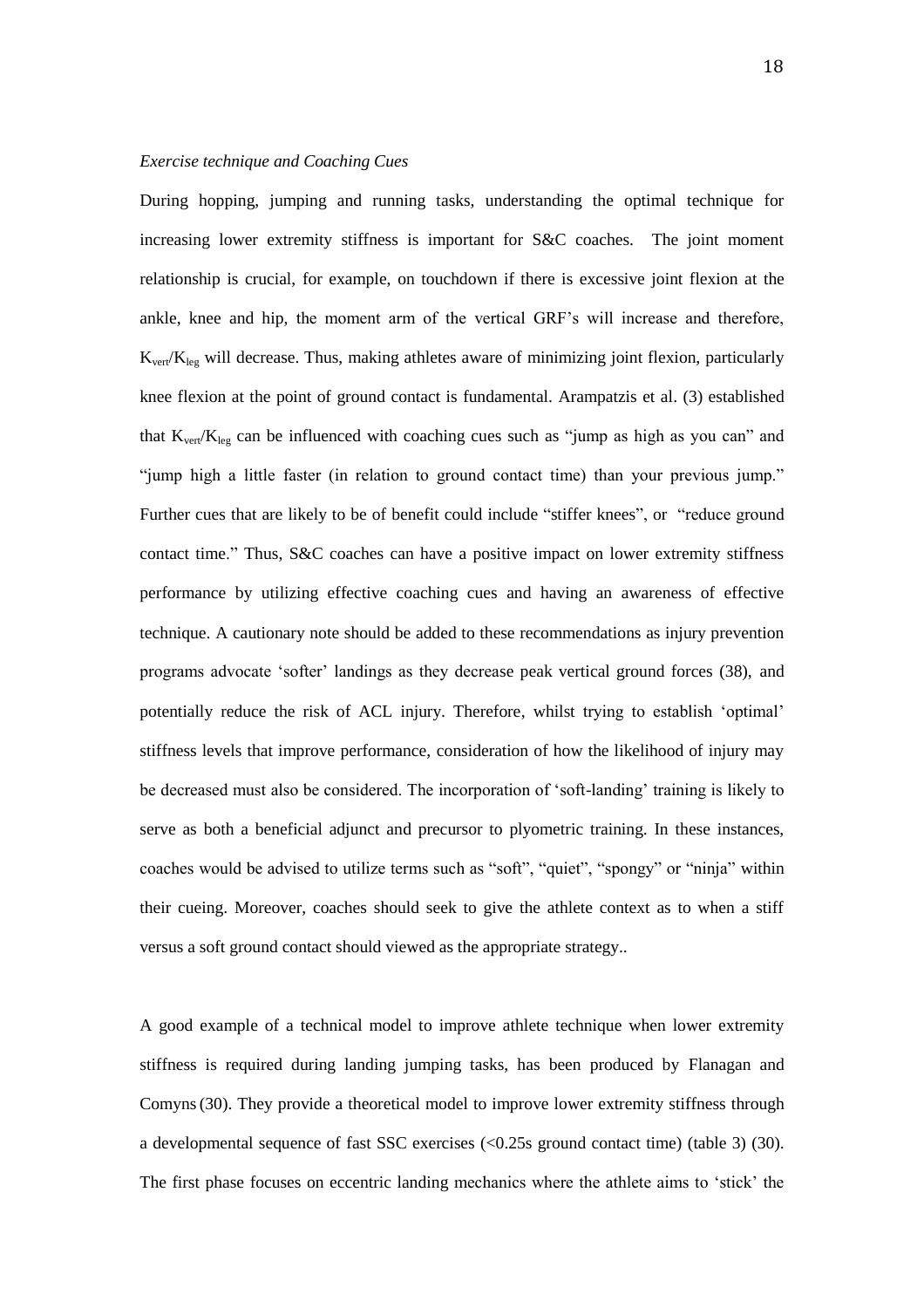landing of a low intensity jump. The aim of this phase is to improve the athlete's ability to withstand the downward velocity and eccentric load of plyometric exercises. The target of the second phase is to reduce ground contact times, thus the utilization of low intensity fast plyometric exercises such as skipping and ankle jumps. Coaches should encourage athletes to stay on the balls of their feet at all times and pre-activate the lower leg muscles before landing to enable a 'stiff spring' response. The third phase introduces height as a parameter, however the main aim in this phase is on minimizing contact time. Athletes are instructed to jump over multiple low hurdles with the focus on minimizing ground contact time and clearing the hurdle. When the athlete can adequately clear the low hurdle height with low contact time the hurdle height can be increased. The final phase focuses on both minimizing ground contact times and maximizing jump height. The reactive strength index (jump height (M)/ground contact time(s)) can be used to provide feedback to the athlete/coach to enhance performance.

\*\*\*\*\*\*\*\*\*\*\*\*\*\*\*\*\*\*\*\*\*\*\*\*\*\*\*\*Table 3 somewhere near here \*\*\*\*\*\*\*\*\*\*\*\*\*\*\*\*\*\*\*\*\*\*\*

#### **Conclusion**

Increases in lower extremity stiffness have been associated with heightened performance in athletic tasks such as hopping, jumping, throwing, endurance running, sprinting and changing direction, indicating that development of this physical quality should be targeted in the design of effective strength and conditioning programs. Relationships with injury are less clear as both excessive and insufficient limb stiffness have been associated with increased risk. The 'optimal' level of stiffness for an athlete is likely to be dependent on the activity demands imposed upon them by their sport (i.e. running, jumping, change of direction profiles) and by their physical profile (i.e. anthropometrics, strength qualities). Based on the cumulative body of evidence it appears that a number of training interventions can positively enhance lower extremity stiffness, including: isometric, isotonic and plyometric training methods. Additionally, adopting a developmental sequence of exercises with increasing eccentric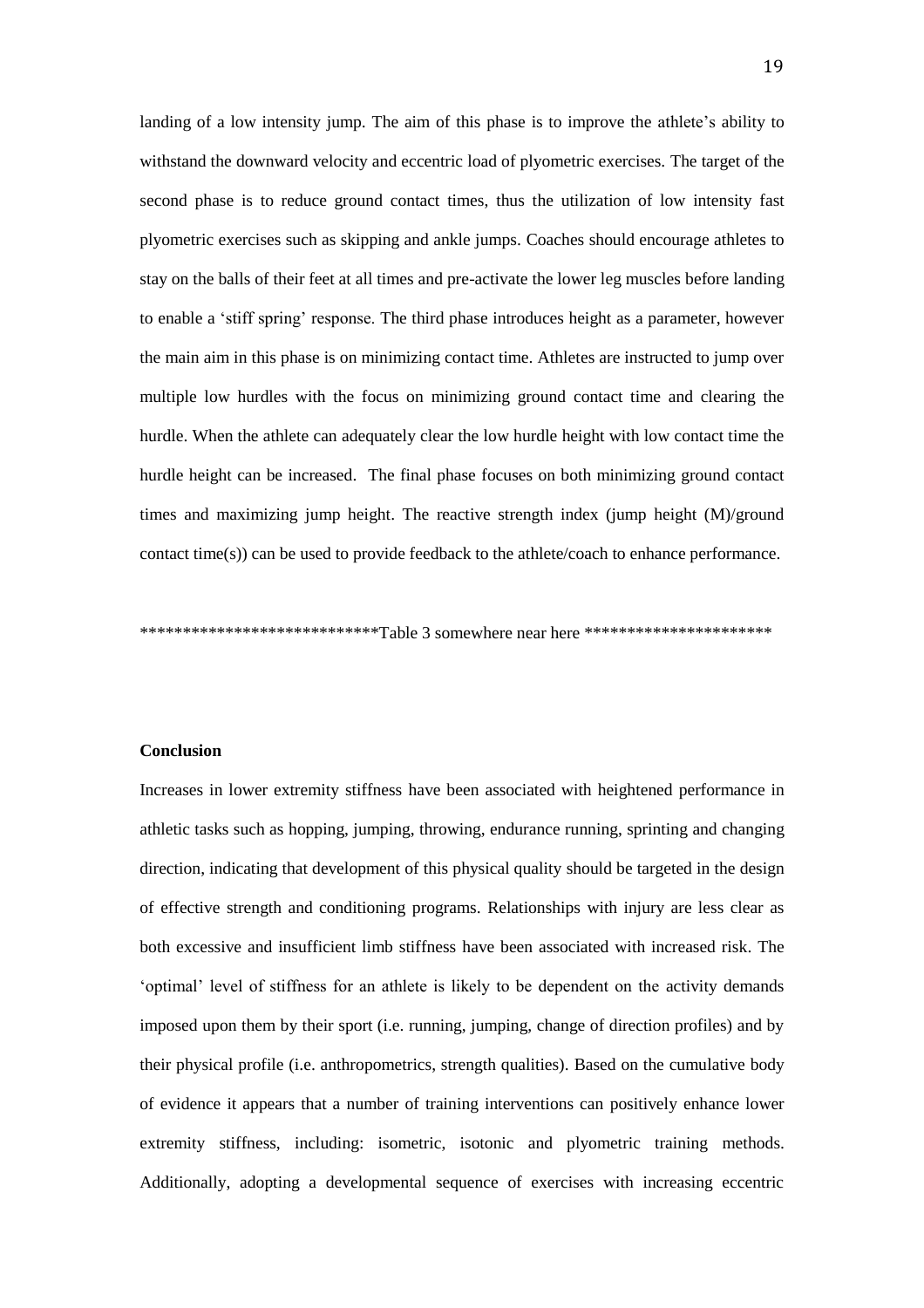demand is recommended to provide an appropriate stimulus based on the training age and technical competency of the athlete. Finally, targeted coaching cues can be used to ensure safe execution of exercises selected due to their effect on movement mechanics.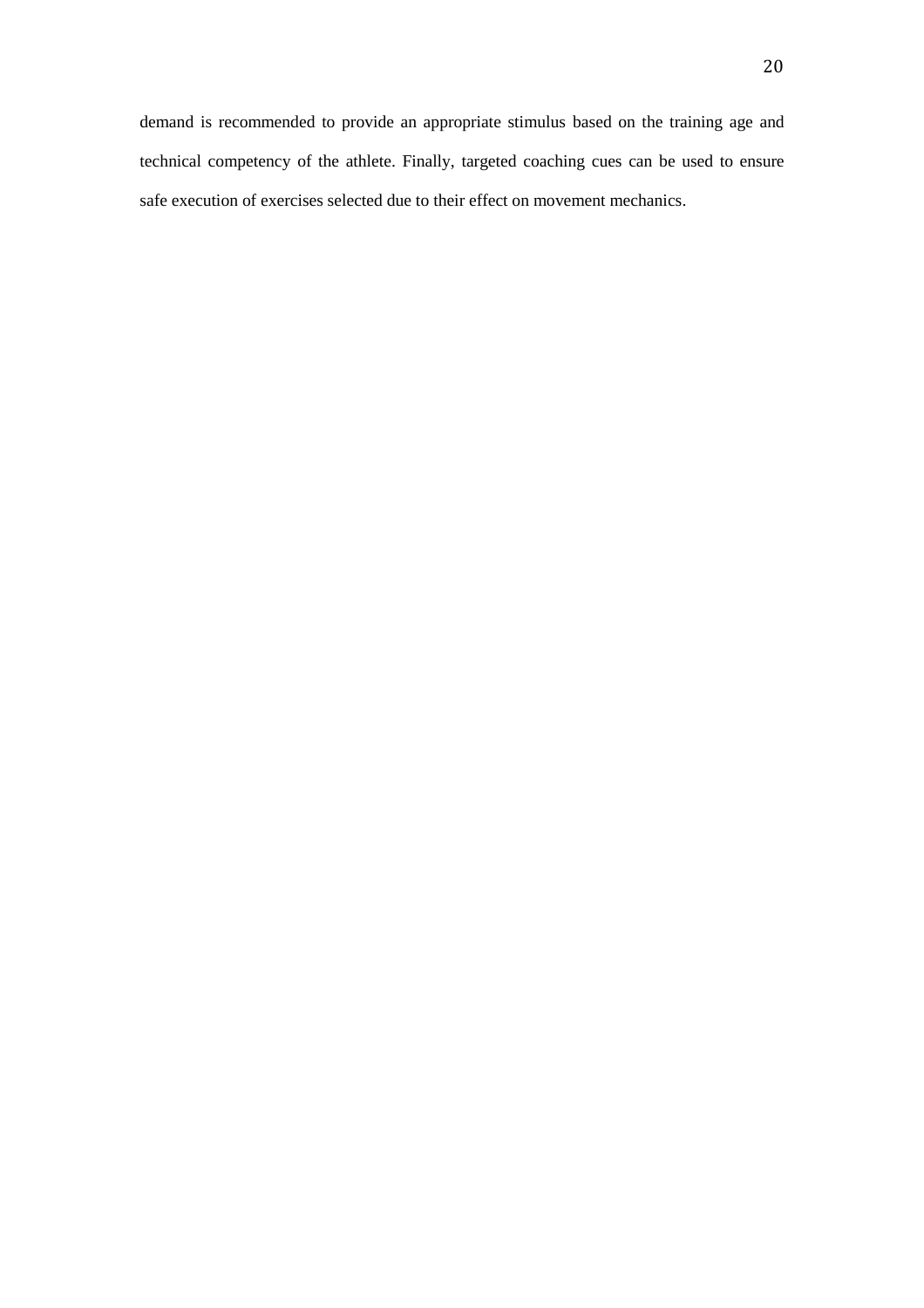#### **References**

1. Arampatzis A, Bruggemann GP, and Metzler V. The effect of speed on leg stiffness and joint kinetics in human running. *J Biomech* 32:1349-1353, 1999.

2. Arampatzis A, Bruggemann GP, and Klapsing GM. Leg stiffness and mechanical energetic processes during jumping on a sprung surface. *Med Sci Sports Exerc* 33:923-931, 2001.

3. Arampatzis A, Schade F, Walsh M, and Bruggemann GP. Influence of leg stiffness and its effect on myodynamic jumping performance. *J Electromyogr Kinesiol* 11: 355-364, 2001.

4. Arampatzis A, Bruggemann GP, and Klapsing GM. A three dimensional shank-foot model to determine the foot motion during landings. *Med Sci Sports Exerc* 34:130-138, 2002.

5. Arampatzis A, Karamanidis K, Morey-Klapsing G et al. Mechanical properties of the triceps surae tendon and aponeurosis in relation to intensity of sport activity. *J Biomech* 40: 1946-1942, 2007.

6. Arampatzis A, Peper A, Bierbaum S, and Albracht K. Plasticity of human Achilles tendon mechanical and morphological properties in response to cyclic strain. *J Biomech* 43:3073- 3079, 2010.

7. Balsalobre-Fernandez C, Glaister M and Lockey RA. The validity and reliability of an iphone app for measuring vertical jump performance. *J Sports Sci* 2014 doi: 10.1080/02640414.2014.996184

8. Balsalobre-Fernandez C, Agopyan H and Morin JB. The validity and reliability of an iphone app for measuring running mechanics. *J Biomech* 2016 doi:10.1123/jab.2016-0104.

9. Best TM, McElhaney J, Garrett WE, and Myers BS. Characterisation of the passive responses of live skeletal muscle using quasi-linear theory of viscoelasticity. *J Biomech* 27:413-419, 1994.

10. Beynnon BD, Johnson RJ, Flemming BC, Stankewich CJ, Renstrom PA, and Nichols CE. The strain behaviour of anterior cruciate ligament during squatting and active flexionextension: a comparison of an open and a closed kinetic chain exercise. *Am J Sports Med* 25:823-829, 1997.

11. Blazevich A. The Stretch Shortening Cycle (SSC). In: Cardinale M, Newton R, and Nosaka K. *Strength and Conditioning Biological Principles and Practical Applications*. West Sussex: Wiley-Blackwell, pp. 209-218. 2011.

12. Blickhan R. The spring-mass model for running and hopping. *J Biomech* 22: 1217-1227, 1989.

13. [Bourdin M,](https://www.ncbi.nlm.nih.gov/pubmed/?term=Bourdin%20M%5BAuthor%5D&cauthor=true&cauthor_uid=20419619) [Rambaud O,](https://www.ncbi.nlm.nih.gov/pubmed/?term=Rambaud%20O%5BAuthor%5D&cauthor=true&cauthor_uid=20419619) Dorel S, [Lacour JR,](https://www.ncbi.nlm.nih.gov/pubmed/?term=Lacour%20JR%5BAuthor%5D&cauthor=true&cauthor_uid=20419619) [Moyen B,](https://www.ncbi.nlm.nih.gov/pubmed/?term=Moyen%20B%5BAuthor%5D&cauthor=true&cauthor_uid=20419619) [Rahmani A.](https://www.ncbi.nlm.nih.gov/pubmed/?term=Rahmani%20A%5BAuthor%5D&cauthor=true&cauthor_uid=20419619) Throwing Performance is Associated with Muscular Power. *Int J Sports Med* 31: 505 – 510, 2010.

14. Brazier J, Bishop C, Simons C, Antrobus M, Read PJ and Turner A. Lower extremity stiffness: effects on performance and injury and implications for training. *Strength Cond J*  36:103-112, 2014.

15. Bret C, Rahmani A, Dufour AB, Messonnier L, and Lacour JR. Leg strength and stiffness as ability factors in 100m sprint running. *J Sports Med Phys Fitness* 42:274-281, 2002.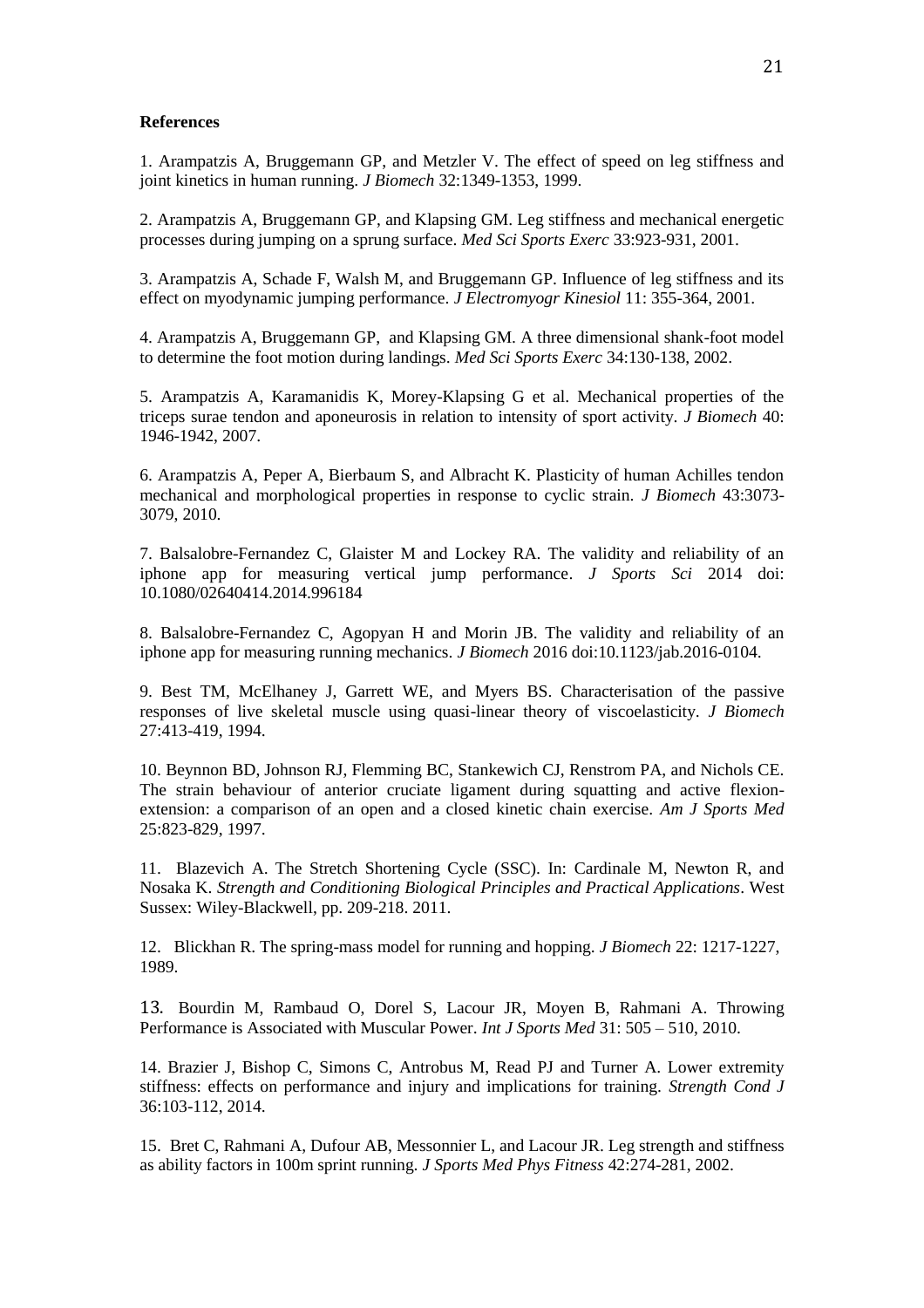16. Brughelli M and Cronin J. Influence of running velocity on vertical, leg and joint stiffness. *Sports Med* 38:647-657, 2008.

17. Buchheit M, Gray A and Morin JB. Assessing stride variables and vertical stiffness with GPS-embedded accelerometers: Preliminary insights for the monitoring of neuromuscular fatigue on the field. *J Sports Sci Med* 14: 698-701, 2015.

18. Butler RJ, Crowell III HP, and Davis IM. Lower extremity stiffness: implications for performance and injury. *Clin Biomech* 18:511-517, 2003.

19. Burgess KE, Connick MJ, Graham-Smith P, and Pearson SJ. Plyometric training vs. isometric training influences on tendon properties and muscle output. *J Strength Cond Res* 21:986-989, 2007.

20. Cavagna G, Heglund N, Williams P. Effect of an increase in gravity on the power output and the rebound of the body in human running. *J Exp Biol* 208:2333-2346, 2005.

21. Cormie P, McGuigan MR, and Newton RU. Changes in the eccentric phase contribute to improved stretch-shorten cycle performance after training. *Med Sci Sports Exerc* 42: 1731- 1744, 2010.

22. Dalleau G, Belli A, Viale F, Lacour JR, Bourdin M. A simple method for field measurements of leg stiffness in hopping. *Int J Sports Med* 25:170-176, 2004.

23. Delaney JA, Scott TJ, Ballard DA, Duthie GM, Hickmans JA, Lockie RG, Dascombe BJ. Contributing factors to change-of-direction ability in professional rugby league players. *J Strength Cond Res*. 2015: 29: 2688-2696.

24. Devita P and Skelly WA. Effects of landing stiffness on joint kinetics and energetics in the lower extremity. *Med Sci Sports Exerc* 24:108-115, 1992.

25. Dufek JS and Bates BT. The evaluation and prediction of impact forces during landings. *Med Sci Sports Exerc* 22:370-377, 1990.

26. Farley CT, Blickman R, Saito J, and Taylor CR. Hopping frequency in humans; a test of how springs set stride frequency in bouncing gaits. *J Appl Physiol* 71:2127-2132, 1991.

27. Farley CT and Gonzalez O. Leg stiffness and stride frequency in human running. *J Biomech* 29:181-186, 1996.

28. Farley CT, Houdijk HHP, Van Strien C, Louie M. Mechanism of leg stiffness adjustment for hopping on surfaces of different stiffnesses. *J Appl Physiol* 85:1044-1055, 1998.

29. Farley CT and Morgenroth DC. Leg stiffness primarily depends on ankle stiffness during human hopping. *J Biomech* 32: 267–273, 1999

30. Flanagan EP and Comyns TM. The use of contact time and the reactive strength index to optimize fast stretch-shortening cycle training. *Strength Cond J* 30:32-38, 2008.

31. Flanagan EP, Galvin L, and Harrison AJ. Force production and reactive strength capabilities after anterior cruciate ligament reconstruction. *J Athl Train* 43:249-257, 2008.

32. Flemming BC, Renstrom PA, Ohlen G, Johnson RJ, Peura GD, Beynnon BD and Badger GJ. *The gastrocnemius is an antagonist of the anterior cruciate ligament*. *J Orthop Res*  19:1178-1184, 2001.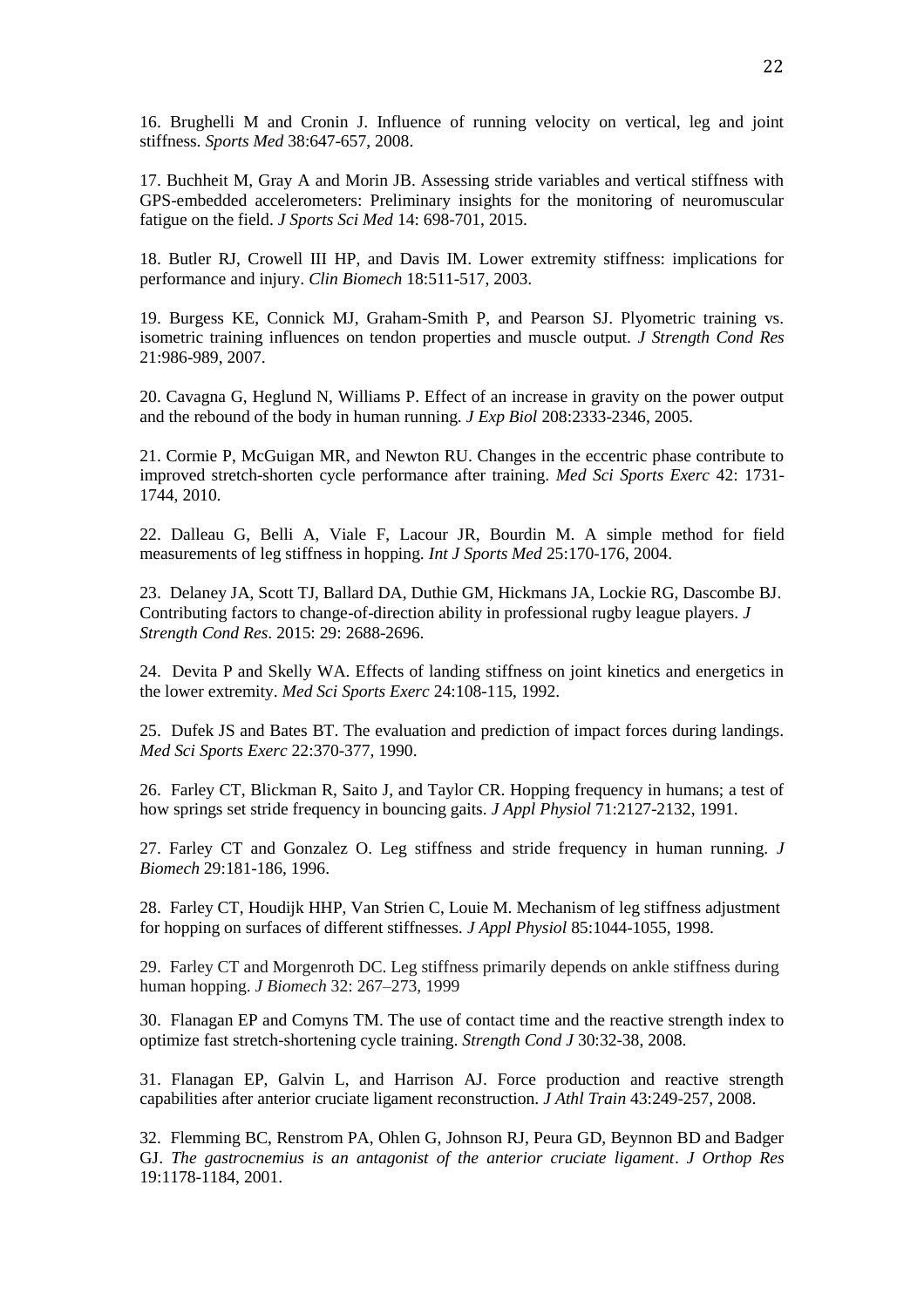33. Foure A, Nordez A, and Cornu C. Plyometric training effects on Achilles tendon stiffness and dissipative properties. *J Appl Physiol* 109:849-854, 2010.

34. Gallardo-Fuentes F, Gallardo- Fuentes J, Ramirez-Campilio R, Balsalobre-Fernandez C, Martinez C et al. Intersession and intrasession reliability and validity of the my jump app for measuring different jump actions in trained male and female athletes. *J Strength Cond Res* 30:2049-2056, 2016.

35. Glatthorn JF, Gouge S, Nussbaumer S, Stauffacher S, Impellizzeri FM et al. Validity and reliability of Optojump photoelectric cells for estimating vertical jump height. *J Strength Cond Res* 25:556-560, 2011.

36. Gunther M and Blickman R. Joint stiffness of the ankle and the knee in running. *J Biomech* 35:1459-1474, 2002.

37. He JP, Kram R, and McMahon TA. Mechanics of running under simulated low gravity. *J Appl Physiol* 71:863-870, 1991.

38. Hewett TE, Lindenfield TN, Riccobene JV, and Noyes FR. The effect of neuromuscular training on the incidence of knee injury in female athletes: a prospective study. *Am J Sports Med* 27:699-705, 1999.

39. Hobara H, Kimura K, Omuro K, Gomi K, Muraoka T, and Iso S. Determinants of difference in leg stiffness between endurance- and power-trained athletes. *J Biomech* 41:506- 514, 2008.

40. Hobara H, Muraoka T, Omuro K, Gomi K, Sakamoto M, Inoue K, and Kanosue K. Knee stiffness is a major determinant of leg stiffness during maximal hopping. *J Biomech* 42: 1768–1771, 2009.

41. Hobara H, Inoue K, Muraoka T, Omuro K, Sakamoto M, and Kanosue, K. Leg stiffness adjustment for a range of hopping frequencies in humans. *J Biomech* 43:506-511, 2010.

42. Hobara H, Inoue K, and Kanosue K. Effect of hopping frequency on bilateral differences in leg stiffness. *J Appl Biomech* 29:55-60, 2013.

43. Hobara H, Inoue K, Kobayashi Y and Ogata T. A comparison of computation methods for leg stiffness during hopping. *J Appl Biomech* 30:154-9, 2014.

44. Hunter JP, and Marshall RN. Effects of power and flexibility on vertical jump technique. *Med Sci Sports Exerc* 34:478-86, 2002.

45. Joseph CW, Bradshaw EJ, Kemp J and Clark RA. The interday reliability of ankle, knee, leg and vertical musculoskeletal stiffness during hopping and overground running. *J Appl Biomech* 29:386-94, 2013.

46. Kongsgaard M, Reitelseder S, Pedersen TG, Holm L, Aagaard P, Kjaer M, and Magnusson SP. Region specific patellar tendon hypertrophy in humans following resistance training. *Acta Physiol* 191:111-121, 2007.

47. Kubo K, Kaniehisa H, and Fukunaga T. Effects of resistance and stretching training programmes on the visoelastic properties of human tendon structures in vivo. *J Physiol* 538:219-216, 2002.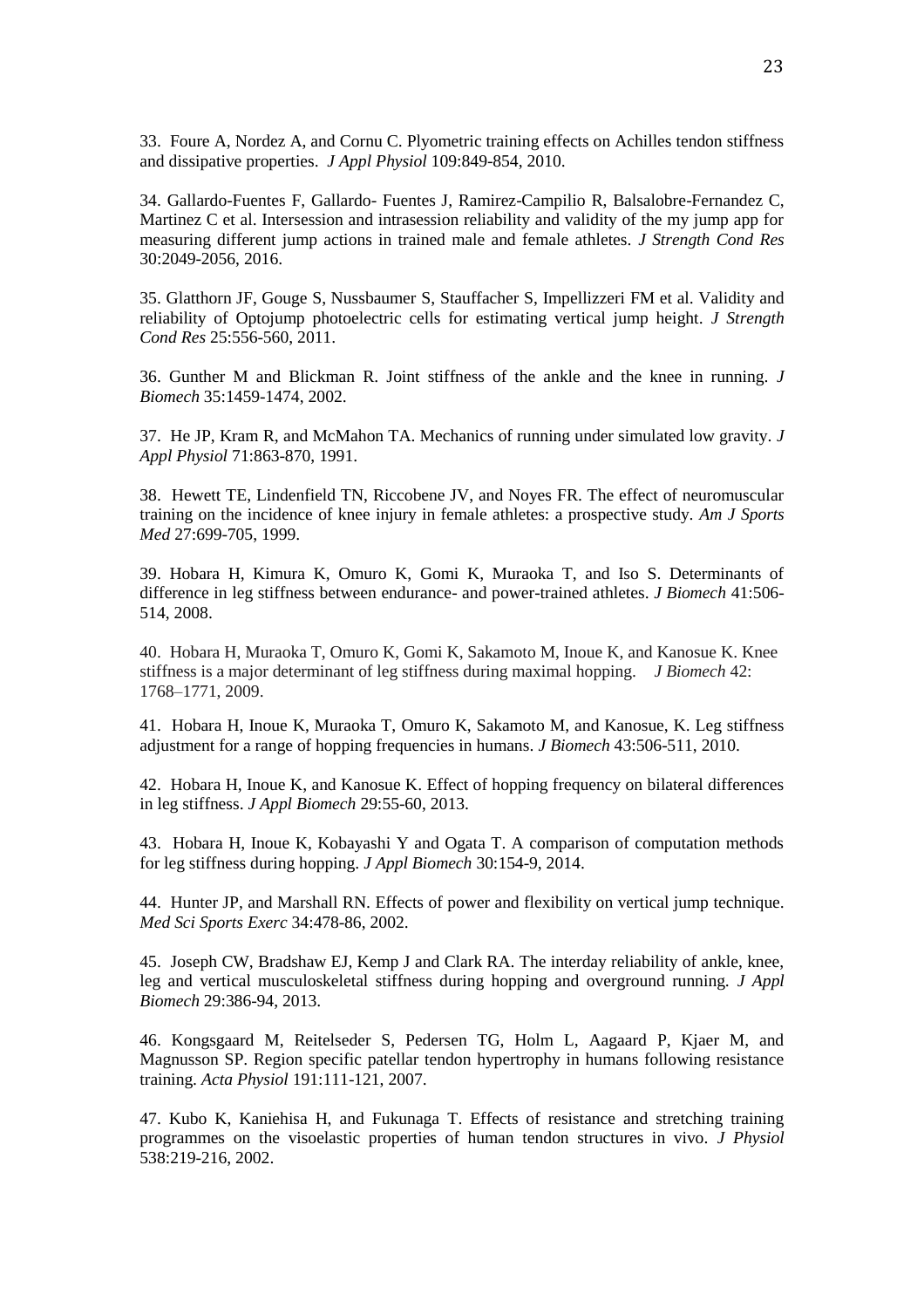48. Kubo K, Yata H, Kanehisa H, and Fukunaga T. Effects of isometric squat training on the tendon stiffness and jump performance. *Eur J Appl Physiol 96: 305-314, 2006.*

49. Kubo K, Morimoto M, Komuro T, Yata H, Tsuunoda N, Kanehisa H. Effects of plyometric and weight training on muscle-tendon complex and jump performance. *Med Sci Sports Exerc* 39:1801-1810, 2007.

50. Kubo K, Ikebukoro T, Yaeshima K, Yata H, Tsunoda N, and Kaneshisa H. Effects of static and dynamic training on the stiffness and blood volume of tendon in vivo. *J Appl Physiol* 106:2412-2417, 2009.

51. Kuitunen S, Komi PV, and Kyrolainen H. Knee and ankle joint stiffness in sprint running. *Med Sci Sports Exerc* 34:166-173, 2002.

52. Kuitunen S, Ogiso K, and Komi PV. Leg and joint stiffness in human hopping. *Scand J Med Sci Sports* 21: 159-167, 2011.

53. Kyrolainen H, Komi PV, and Kim DH. Effects of power training on neuromuscular performance and mechanical efficiency. *Scand J Med Sci Sports* 1:78-87, 1991.

54. Lai A, Schache AG, Lin Y-C, Pandy MG. Tendon elastic strain energy in the human ankle plantar-flexors and its role with increased running speed. *J Exp Biol*. 2014: 217: 3159- 3168.

55. Lai A, Lichtwark GA, Schache AG, Lin Y-C, Brown MG, Pandy MG. In vivo behavior of the human soleus muscle with increasing walking and running speeds. *J Appl Physiol*. 2015: 118: 1266–1275.

56. Latash ML, Zatsiorsky VM. Joint stiffness: Myth or reality? *Human Mov Sci* 12:653-692, 1993.

57. Litchwark GA, and Wilson AM. In vivo mechanical properties of the human achillies tendon during one legged hopping. *J Exp Biol* 208:4715-4725, 2005.

58. Litchwark GA, Barclay CJ. The influence of tendon compliance on muscle power output and efficiency during cyclic contractions. *J Exp Biol* 213: 707-714, 2010.

59. Maloney SJ, Fletcher IM and Richards J. A comparison of methods to determine bilateral asymmetries in vertical leg stiffness. *J Sports Sci. DOI: 10.1080/02640414.2015.1075055, 2015.*

60. Maloney SJ, Richards DG, Nixon LJ, and Fletcher IM. Vertical stiffness asymemtries during drop jumping are related to ankle stiffness asymmetries. *Scand J Med Sci Sports*, DOI:10.1111/sms.12682, 2016.

61. Maloney SJ, Richards J, Nixon DGD, Harvey LJ, and Fletcher IM. Do stiffness and asymmetries predict change of direction performance? *J Sports Sci*. DOI: 10.1080/02640414.2016.1179775, 2016

62. Marshall BM, Franklyn-Miller AD, King EA, Moran KA, Strike SC, Falvey ÉC. Biomechanical factors associated with time to complete a change of direction cutting maneuver. *J Strength Cond Res*. 28: 2845-2851, 2014.

63. Marquirriain J. Leg stiffness changes in athletes with achilles tendinopathy. *Int J Sports Med* 33:567-571, 2012.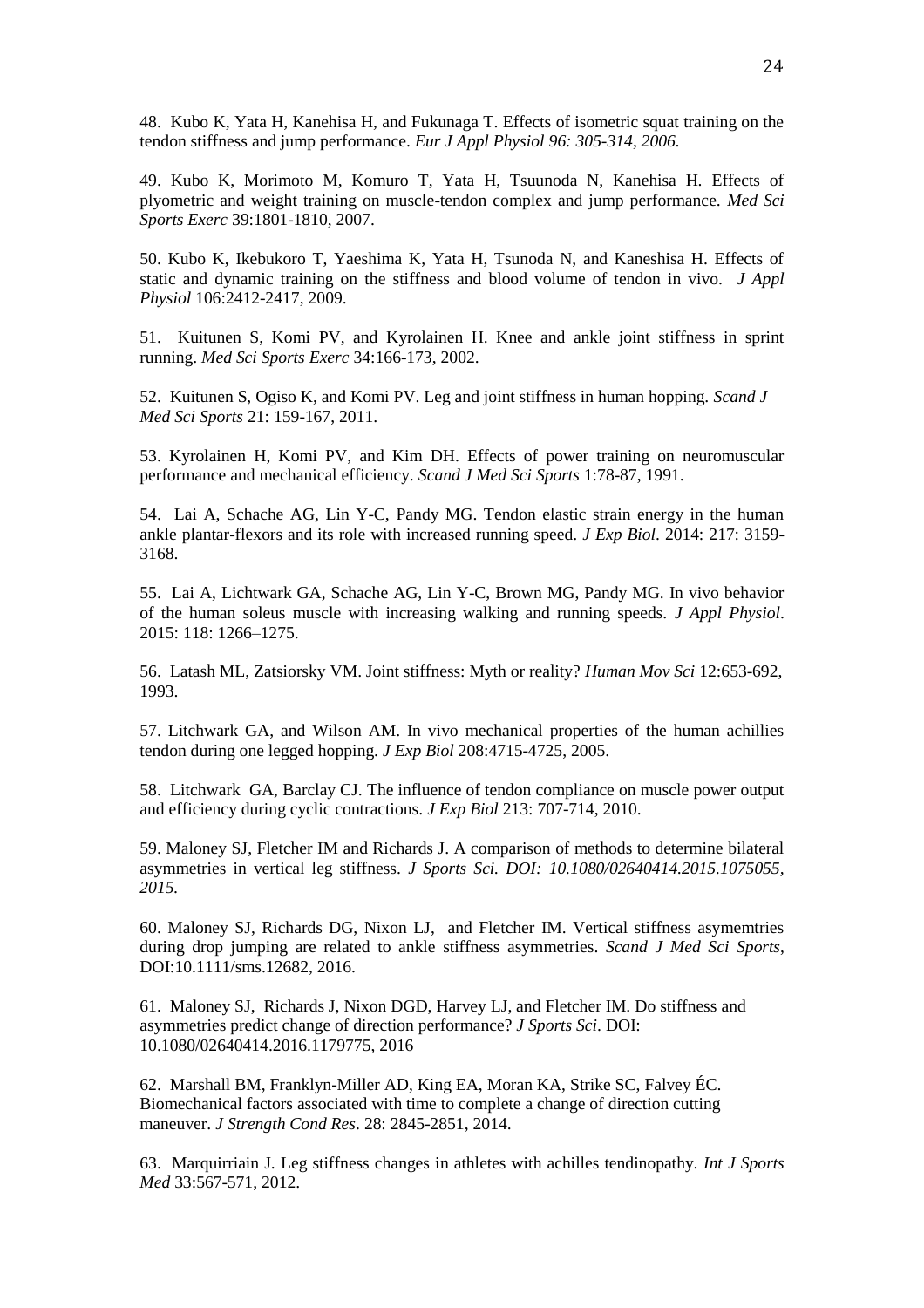64. McHugh MP, Hogan DE. Effect of knee flexion angle on active joint stiffness*. Acta Physiol Scand.* 180:249-54, 2004.

65. McMahon TA and Cheng GC. The mechanics of running: how does stiffness couple with speed? *J Biomech* 23:65-78, 1990.

66. McMahon, JJ, Pearson, S and Comfort, P. Changes in medial gastrocnemius muscletendon interaction following 8 weeks of resistance training. *J Strength Cond Res* 27: S1-S144. 2013.

67. McMahon JJ, Comfort P, and Pearson S. Lower limb stiffness: Effect on performance and training considerations. *Strength Cond J* 34: 94-101, 2012.

68. Meyers RW, Oliver JL, Hughes MG, Lloyd RS and Cronin JB. Asymmetry during maximal sprint performance in 11-16 year old boys. Pediatr Exerc Sci 1-24, 2016 Epub ahead of print

69. Morin J, Dalleau G, Kyrolainen H, Jeannin T, and Belli A. A simple method for measuring stiffness during running. *J Appl Biomech* 21:167-80, 2005.

70. Morin JB, Jeannin T, Chevallier B, Belli A. Spring-mass model characteristics during sprint running: Correlation with performance and fatigue-induced changes. *Int J Sports Med* 2006: 27: 158-165.

71. Opar DA, Williams, MD and Shield, AJ. Hamstring strain injuries factors that lead to injury and re-injury. Sports Med 42:203-226, 2012.

72. Optojump. What is Optojump. Available at: [http://www.optojump.com/What-is-](http://www.optojump.com/What-is-Optojump.aspx)[Optojump.aspx](http://www.optojump.com/What-is-Optojump.aspx) (Accessed December 2, 2016)

73. Pappas P, Paradisis G, Tsolakis C, Smirniotou A and Morin JB. Reliabilities of leg and vertical stiffness during treadmill running. *Sports* Biomech 2014, doi:10.1080/14763141.2014.981853

74. Padua DA, Arnold AL, Perrin DH, Gansneder BM, Carcia CR and Granata KP. Fatigue, vertical leg stiffness and stiffness control strategies in males and females. *J Athl Train* 41:294-304, 2006.

75. Pearson S and McMahon J. Lower limb mechanical properties: Determining factors and implications for performance, *Sports Med* 42 : 929-940, 2012.

76. Prodromos CC, Han Y, Rogowski J, Joyce B and Shi K. A meta-analysis of the incidence of anterior cruciate ligament tears as a function of gender, sport and knee injury-reduction regimen, Athroscopy 23:1320-1325, 2007.

77. Pruyn EC, Watsford ML, Murphy AJ, Pine MJ, Spurrs RW, Cameron ML, and Johnston RJ. Relationship between leg stiffness and lower body injuries in professional Australian football. *J Sports Sci* 30:71-78, 2011.

78. Pruyn EC, Watsford M, and Murphy A. The relationship between lower-body stiffness and dynamic performance. *Appl Physiol Nutr Metab* 39:1144-50, 2014.

79. Pousson M, Van Hoecke J, and Goubel F. Changes in elastic characteristics of human muscle induced by eccentric exercise. *J Biomech* 23:343-348, 1990.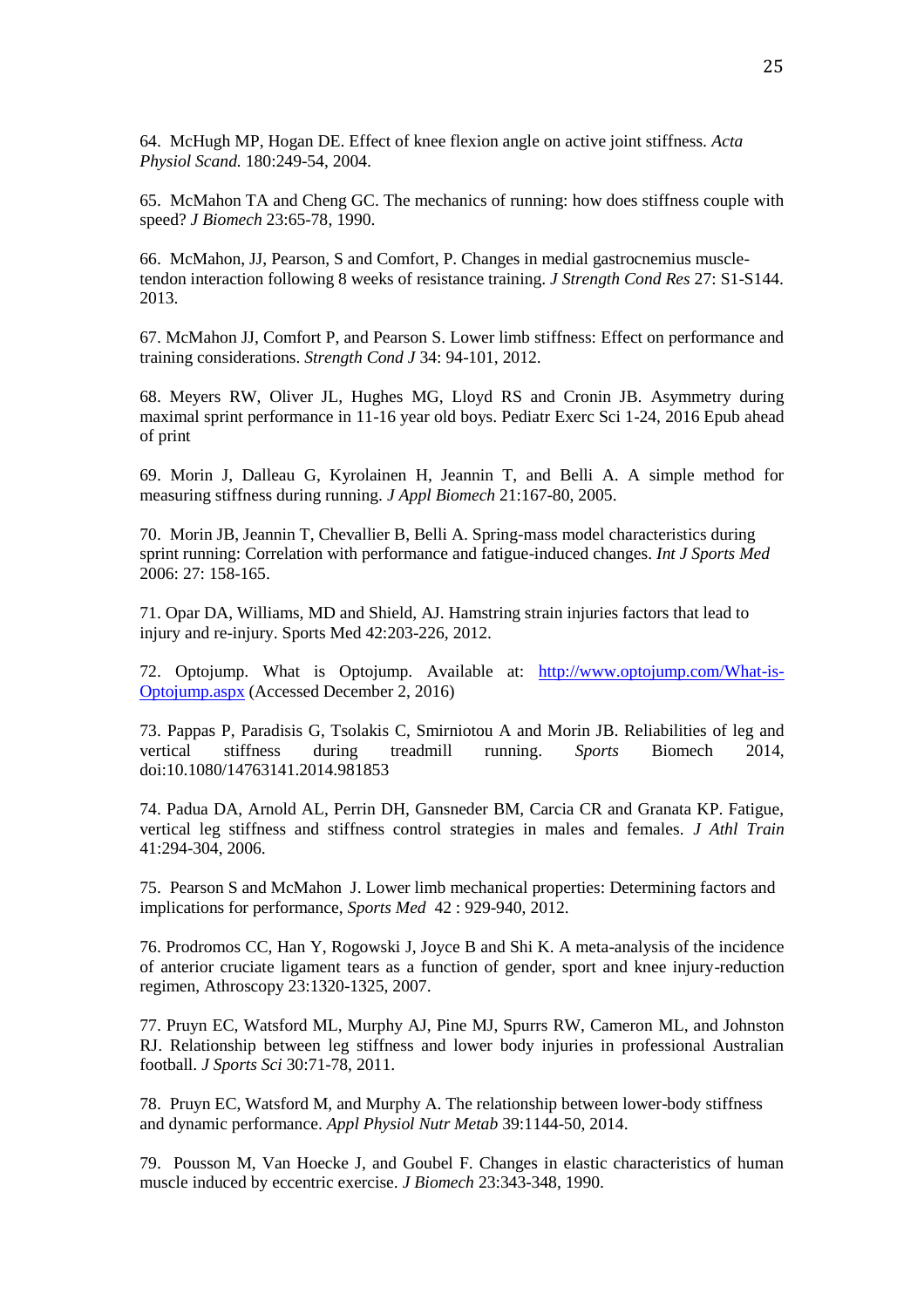80. Requena B, Requena F, Garcia I, De Villareal ESS and Paasuke M. Reliability and validity of a wireless microelectromechanicals based system (Kemove  $\text{TM}$ ) for measuring vertical jumping performance. J Sports Sci Med 11:115-122, 2012.

81. Sasaki S, Nagano Y, Kaneko S, Takakuni S, Fukubayashi T. The relationship between performance and trunk movement during change of direction. *Journal of Sports Science and Medicine*. 2011: 10: 112-118.

82. Serpell BG, Ball NB, Scarvell JM, and Smith PN. A review of models of vertical, leg and knee stiffness in adults for running, jumping or hopping tasks. *J Sports Sci* 30:1347-1363, 2012.

83. Spiteri T, Newton RU, Binetti M, Hart NH, Sheppard JM, Nimphius S. Mechanical determinants of faster change of direction and agility performance in female basketball athletes. *J Strength Cond Res* 2015: 29: 2205-2214.

84. Stefanyshyn DJ, Nigg BM. Dynamic angular stiffness of the ankle joint during running and sprinting. *J Appl Biomech* 14:292-299, 1998.

85. Toumi H, Best TM, Martin A, and Poumarat G. Muscle plasticity after weight and combined (weight + jump) training. *Med Sci Sports Exerc* 36:1580-1588, 2004.

86. Wang L. Lower extremity stiffness modulation: Effect of impact load of a landing task from different drop heights. *Int J Sports Med* 10:186-193, 2009.

87. Watsford ML, Murphy AJ, Mclachlan KA, Bryant AL, Cameron ML, Crossley KM. A prospective study of the relationship between lower body stiffness and hamstring injury in professional Australian rules footballers. *Am J Sports Med* 19:2058-2064, 2010.

88. Williams DS, McClay IS, Scholz JP, Hamill J, and Buchanan TS. Lower extremity stiffness in runners with different foot types. *American Society of Biomechanics Conference*, *Gait Posture*. *Chicago, USA, September 16 2000*.

89. Williams DS, McClay IS, and Hamill J. Arch structure and injury patterns in runners. *Clin Biomech* 16:341-347, 2001.

90. Williams DS, Davis IM, Scholz JP, Hamill J, and Buchanan TS. High-arched runners exhibit increased leg stiffness compared to low arched runners. *Gait Posture* 19:263-269 2004.

91. Wilson GJ, Murphy AJ, and Pryor JF. Musculotendious stiffness: Its relationship to eccentric, isomertric and concentric performance. *J Appl Physiol* 76: 2714-2719, 1994.

92. Wu YK, Lien YH, Lin KH, Shih TT, Wang TG, and Wang HK. Relationship between three potentiation effects of plyometric training and performance. *Scand J Med Sci Sports* 20:80-86, 2009.

93. Young W, James R, Montgomery I. Is muscle power related to running speed with changes of direction? *J Sports Med Phys Fitness*. 42: 282-288, 2002.

94. Young WB, Miller IR, Talpey SW. Physical qualities predict change-of-direction speed but not defensive agility in Australian rules football. *J Strength Cond Res* 2015: 29: 206-212